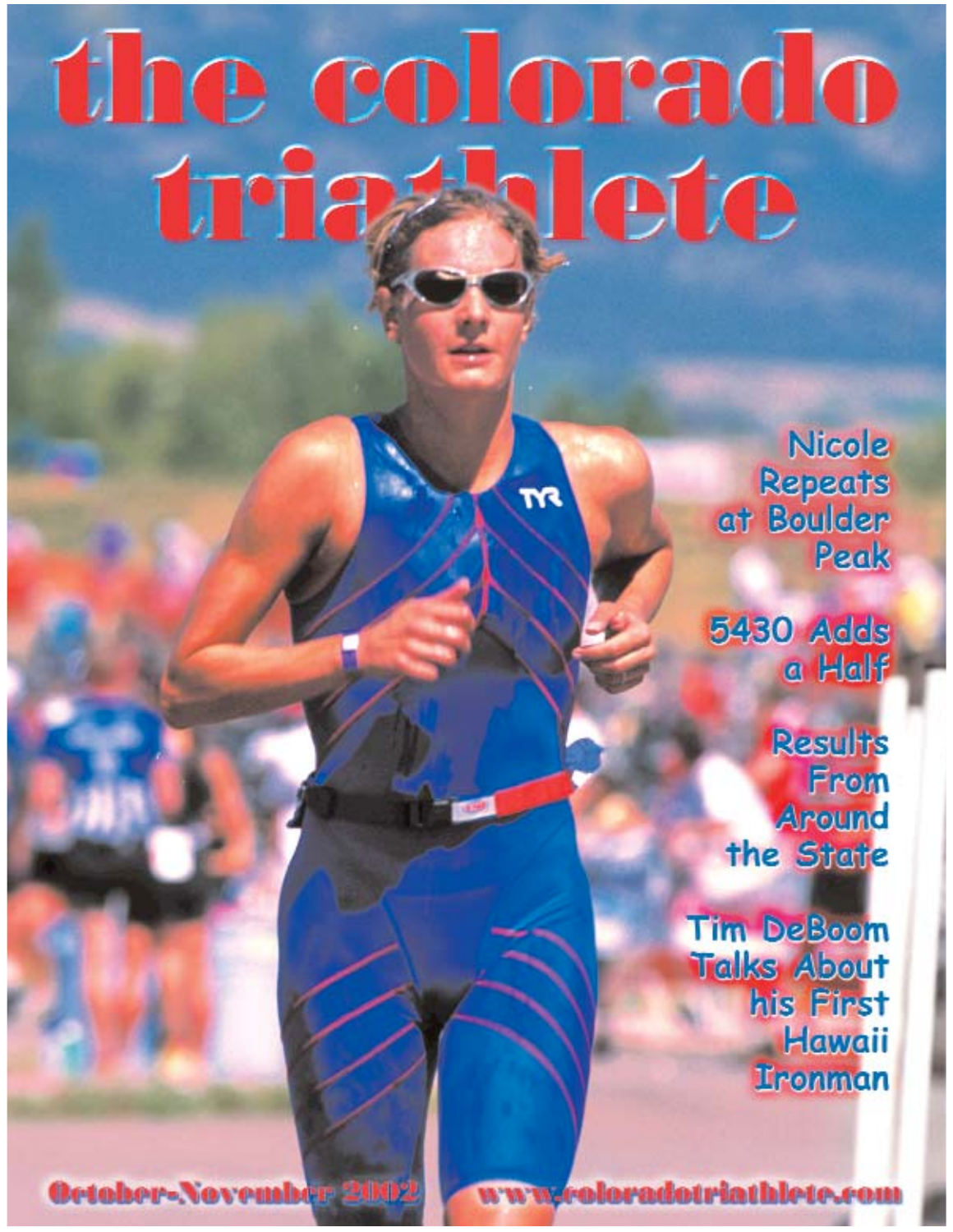

top row: Karen Bird (Denver), Catherine Nanin (Gypsum) second row: high five before the start; Beth Best (Littleton), Emily Hutson (Littleton), Molly French (Denver) bottom row: Karen Fady (Co. Springs), elite division swim start, Alexis Holdman (Denver)

> Top Results on page 14 Photos by Courtney Stapleton



GO

882

KIN J. DANSKIN J. DANSKIN J. DANSKIN

SKIN X UANSKIN X IMNSKIN X DANSKIN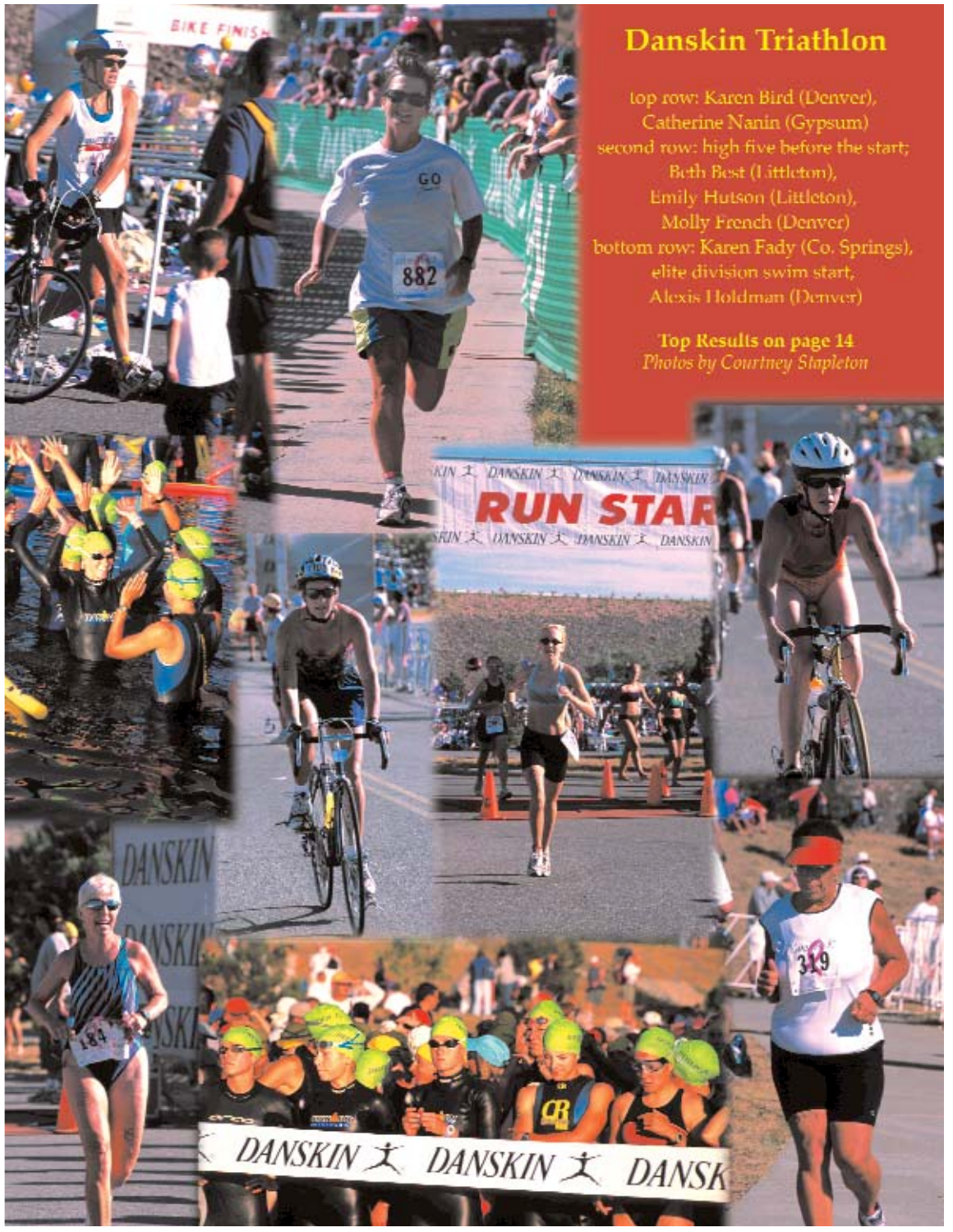

## **CONTENTS: OCTOBER-NOVEMBER 2002**

| <b>Five Thousand Feet Above Sea Level: Boulder's 5430 Triathlon</b> |
|---------------------------------------------------------------------|
| <b>Conrad and Nicole Defend Their Titles at Boulder Peak</b>        |
| <b>Tim DeBoom Talks About His First Ironman Hawaii</b>              |
| Athlete Profile: Amanda Gillam                                      |
| <b>Stoltz Repeats at Xterra U.S. Championships</b>                  |
| <b>Wes Words: Be Like My Dog</b>                                    |
| <b>A Nice Trip: ITU Long Distance Worlds</b>                        |
| <b>Wind Sprints</b>                                                 |

*Eric Schwartz Second at Duathlon Nationals; Siri Keeps on Winning; Nicole DeBoom Second at L.A. Triathlon; . . . . . . .8*

*photos by Courtney Stapleton: Tony DeBoom at the 5430, Conrad Stoltz at Boulder Peak; on the cover: Nicole DeBoom at Boulder Peak*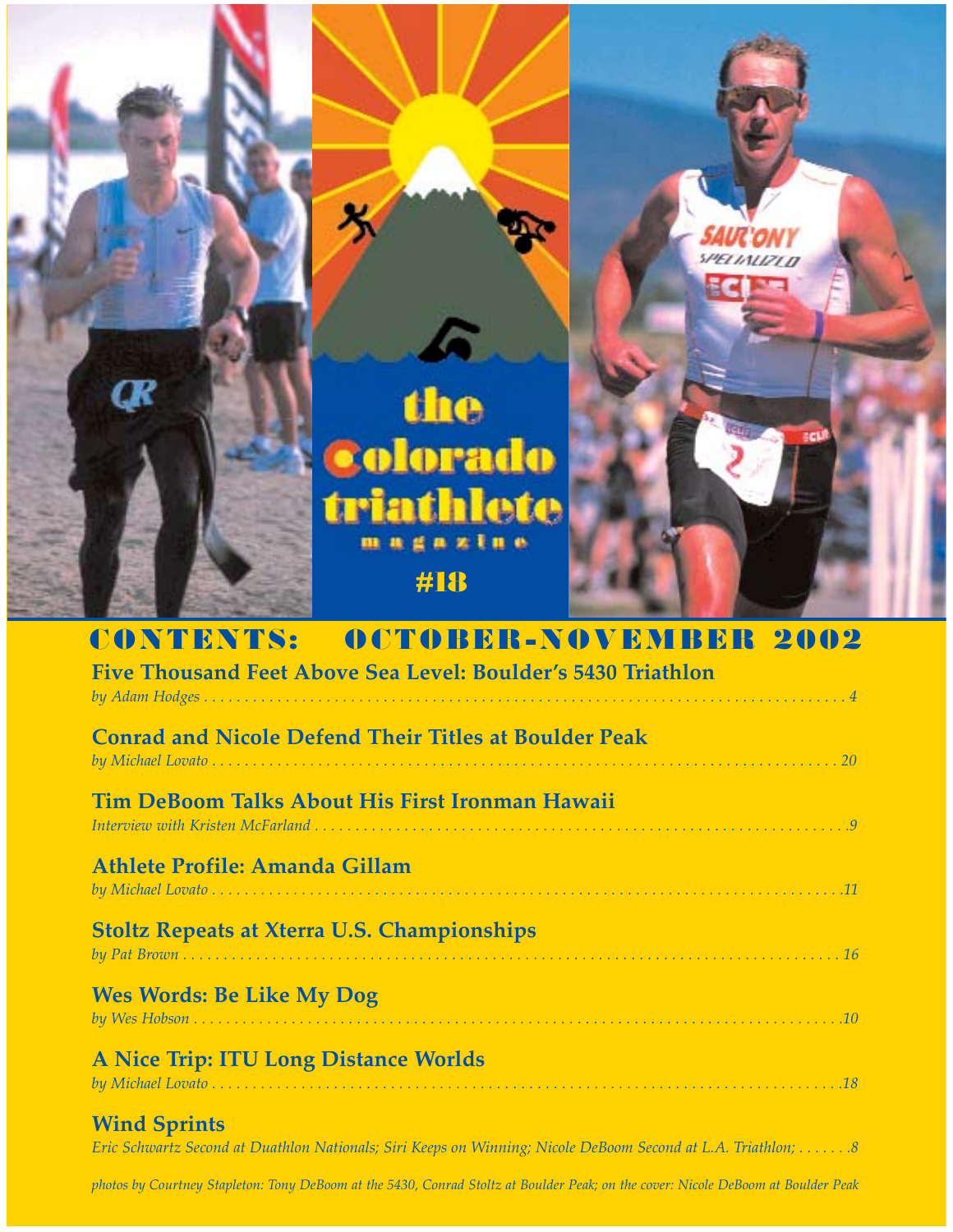In its second incarnation, the 5430 Triathlon seems to have found its winning formula, with the addition of a half-iron race and a new loop bike course designed with input from Dave Scott. A total of 450 athletes competed, including first out of the water at the Ironman World Championship in Hawaii. The retired German triathlete now living in Boulder clocked a time of 24:18. Sean Wendt of Golden and Kirk Framke of

> Denver followed over the next two minutes. Sixth into T1, and the

130 in the full iron-distance race, Five Thousand Feet Above Sea Level:

> 200 in the half, and 34 relay teams. The full iron-distance competitors were the first in the water at 7:00am. After completing two laps in Boulder Reservoir, Tony DeBoom exited in 51:10, followed eight minutes later by Robert



Krause of Wilson, Wyoming. The first woman out of the water was Shannon Kerth of Highlands Ranch in a time of 1:03:40.

DeBoom went on to ride a blistering bike split before calling it a good training day in

preparation for Hawaii. "It's  $a$ great way to

train," he said, "having people handing

you water bottles every ten miles." A lack of sodium and his hard effort on the bike nevertheless left DeBoom with severe cramps and a trip to the medical tent.

Meanwhile, the half-iron competitors went off at 9:00am and were well into the run while the iron-distance racers were out on their second loop of the bike course.

First out of the swim in the half-iron race was Wolfgang Dittrich, a familiar name in triathlon. More than once he was

**by Adam Hodges, photography by Courtney Stapleton** first woman, was Boulder's Elizabeth Anderson in 27:25, with Erika Leetmae of Denver on her shoulder.

Out on the bike, Dittrich found a comfortable rhythm and carried his lead into T2 and then out on the run course. Boulder's Jared Berg moved his way up on the bike course and entered T2 in second position behind Dittrich. Third into T2 was former cyclist Michael Larson. Larson, inspired by brother Steve's success in their new sport of triathlon, successfully

played catch up after a slow swim to clock the fasted bike split of the day by over six minutes with his



ironman distance winners: Shannon Kerth of Highlands Ranch & Craig Greenslit of Berthoud

run course's dirt roads.

In the women's race, Anderson rode away from Leetmae and set-

# Boulder 's 5430 Triathlon

2:11:02. Over the next six minutes, Kirk Framke, Garrett Ianacone, Paul Armstrong, Kevin Dessart, Kevin Gingras, Nathan Kirkland, and Kenny Leader filled in the top ten spots as they filed out onto the tled into a lead she would keep for the rest of the race. Behind Anderson, Tracey Schefler, a Canadian working as an oncologist in Denver, took over second position heading out on the run, fol-

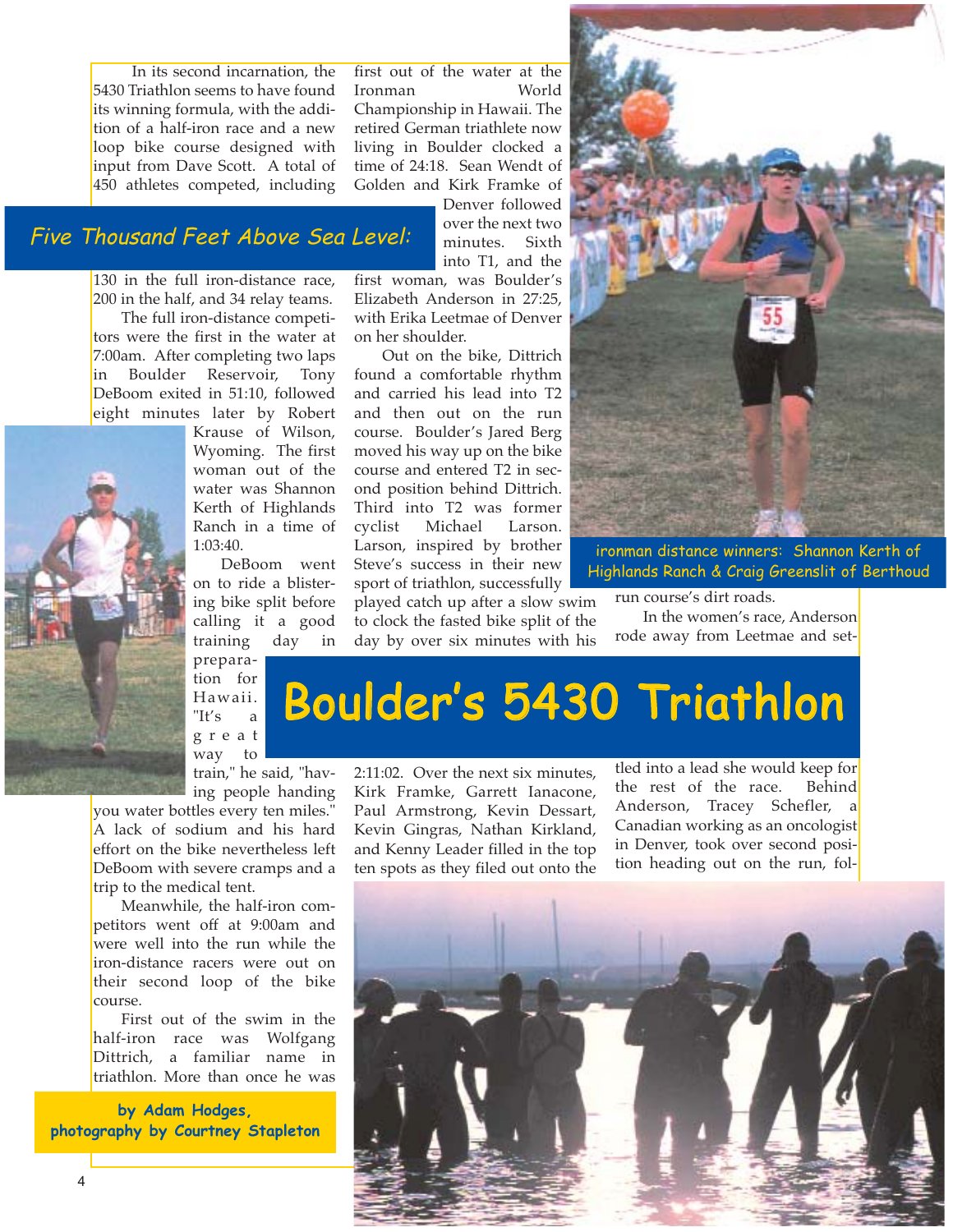lowed by Samantha Kenney of Duluth, Georgia.

The men's race saw more jockeying for positions out on the run course. Dittrich, having led since the beginning of the swim, still owned that position at mile-12 of the run. However, a flying Kirk Framke was sneaking up from behind. Catching Dittrich in the last mile, Framke ran to the finish to clock a 1:20:15 run split and take the win in 4:11:26.

Framke crossed the line glad to have a good training day under his belt in preparation for Hawaii in a few months. "The weather was perfect," he said, noting the more bearable conditions than at last year's race. Still, he remarked of his win, "I did not expect this."

Dittrich, now 40 years old, was visibly happy with his performance after away from the racing scene for many years. "I didn't know Kirk was there," said Dittrich. "But it wouldn't have mattered, I didn't have anything left at the end."

Rounding out the top three was Jared Berg in 4:17:18. Originally from Green Bay, Wisconsin, Berg will be competing

in the upcoming Ironman Wisconsin. Then, he and his wife will be leaving their residence in Boulder to move to Minneapolis where she will attend chiropractic school.

In the women's race, the order arranged out on the bike course prevailed as Anderson ran to victory in 4:42:40, followed by Shefler in 4:48:42. Kenney came in third with a time of 4:55:07.

"It's great to race out here since we train on this course a lot," said Anderson, who recently graduated from CU's teaching program and plans on working part-time while trying to make a go at her professional triathlon career.

And as the half-iron racers filtered across the finish line, a long day remained for the iron-distance competitors.

Fraser Roberts of Boulder led the charge into T2 with his 5:15:29 bike split, followed by Guillermo Boza of Costa Mesa, California. Next into transition came Brian Johnson, Paul Vanderspeck, Kevin Edwards, and Dennis Gournic.

The women's race was shaping up in a similar fashion to the halfiron women's race. Kerth, having led out of the swim, maintained her position throughout the bike and took her solid lead into the marathon run. Likewise, Lynn O'Donnell kept her second place position into and out of T2.

Out on the three loop run course on the roads surrounding the reservoir, the men's race began to shuffle the deck. Craig Greenslit of Berthoud, eighth off the bike, steadily made his way into the lead. "I started picking people off," said Greenslit. And soon he found

> there were no more to pick off. Instead he came upon course marshal and last year's winner Dennis Meeker who had the duty of riding his mountain bike with the lead runner.

> In only his fourth triathlon and first at the distance, Greenslit's running background paid off. Although he was hurting on the last lap of the run, he found the finish line for the win in a time of 10:04:46, also posting the fastest run split of the day in 3:21:46.

Greenslit, an engineer, moved to Colorado six months ago, leaving Corpus Christi, Texas. "I went to school in Wyoming, though," he said, "so I'm accustomed to the altitude."

Second across the line was Matt Adams of Longmont, whose



(2nd place, full ironman); below: Wendy Rein of Boulder (4th place, full ironman)

3:37:07 marathon propelled him through the field of racers ahead of him in T2. Adams posted an overall time of 10:34:40.

Brian Johnson of Arvada rounded out third in 10:42:36.

In the women's race, Kerth took her lead into the finish chute, clocking a winning time of 11:16:05. Having biked at a faster than usual pace, Kerth wasn't sure if she could hold her lead to the finish line. "The run is usually my strength," said Kerth, "but it was the hardest part today!"

Holding second place and crossing the line in 11:24:47 was O'Donnell, greeted by her husband and two children. O'Donnell had set a personal goal of breaking twelve hours and ignored her position in the race to focus in on that performance. It paid off.

In third for the women came Carol Murphy of Louisville in 12:16:41.

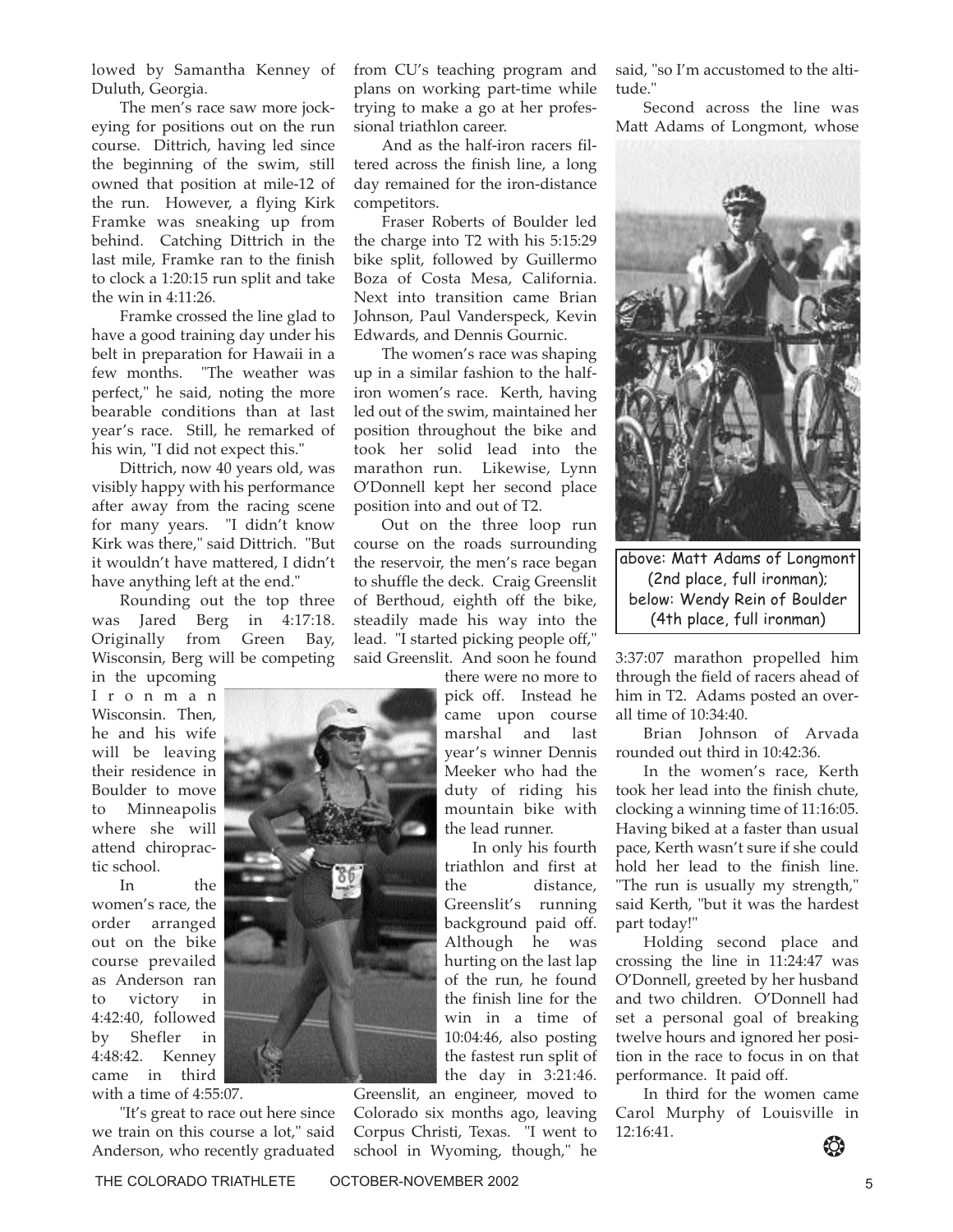#### 5430 Triathlon: August 25th, 2002 Boulder Reservoir ironman distance results (2.4 mile swim, 112 mile bike, 26.2 mile run)

| <b>TOP 10 MEN AND WOMEN</b>                            |                              |                |            |                              |              |                                              |                                |        |                 |          |                 |
|--------------------------------------------------------|------------------------------|----------------|------------|------------------------------|--------------|----------------------------------------------|--------------------------------|--------|-----------------|----------|-----------------|
| OA Place Name                                          | City                         | Swim           | Trans      | Bike                         | <b>Trans</b> |                                              | Run Final Sex InSex Ag DivPlc  |        |                 |          |                 |
| 1. Craig Greenslit                                     | Longmont CO                  | 1:12:10        |            | 2:37 5:25:49                 |              |                                              | 2:26 3:21:46 10:04:46 M 1st 32 |        |                 |          | 1st             |
| 2. Matt Adams                                          | Longmont CO                  | 1:20:38        |            | 2:43 5:32:15                 |              |                                              | 1:59 3:37:07 10:34:40          | M      | 2nd 33          |          | 2nd             |
| 3. Brian Johnson                                       | Arvada CO                    | 1:12:10        |            | 2:36 5:17:18                 |              |                                              | 2:45 4:07:49 10:42:36          | М      | 3rd 36          |          | 1st             |
| l4. Dennis Gournic                                     | Littleton CO                 | 1:06:18        |            | 2:20 5:27:39                 |              |                                              | 2:32 4:12:13 10:50:59          | М      | 4th             | 43       | 1st             |
| 5. Matt Chamberlain                                    | ucson AZ                     | 1:07:58        |            | 3:41 5:42:47                 |              |                                              | 3:26 3:58:00 10:55:49          | M      | 5th             | 30       | 3rd             |
| 6. Kevin Edwards                                       | Boulder CO                   | 1:05:47        |            | 1:34 5:27:50                 |              |                                              | 1:36 4:22:03 10:58:48          | M      | 6th             | 45       | 1st             |
| 7. Shannon Kerth                                       | Highlands Rnch CO 1:03:40    |                |            | 1:36 5:54:33                 |              |                                              | 1:54 4:14:25 11:16:06          | F      | 1st             | 32       | 1st             |
| 8. Matthew Eagan                                       | Boulder CO                   | 1:04:03        |            | 1:25 5:43:16                 |              |                                              | 1:34 4:33:21 11:23:37          | M      | 7th             | 25       | 1st             |
| 9. Lynn O'Donnell                                      | Longmont CO                  | 1:05:26        |            | 2:10 5:57:32                 |              |                                              | 2:40 4:17:02 11:24:47 F        |        | 2nd 43          |          | 1st             |
| 10. Fraser Roberts                                     | Boulder CO                   | 1:05:31        |            | 2:54 5:15:29                 |              |                                              | 3:48 5:05:17 11:32:57          | M      | 8th             | 32       | 4th             |
| 11. John Raser                                         | Escondido CA                 | 1:11:55        |            | 8:23 5:51:41                 |              |                                              | 7:17 4:14:23 11:33:37          | M      | 9th             | 23       | 1st             |
| 12. Mark Campbell                                      | Ophir CO                     | 1:16:36        |            | 2:11 5:29:11                 |              |                                              | 2:15 4:46:20 11:36:31          | M      | 10th 35         |          | 2 <sub>nd</sub> |
|                                                        |                              |                |            |                              |              |                                              |                                |        |                 |          |                 |
| 23. Carol Murphy                                       | Louisville CO                | 1:12:05        |            | 5:22 6:27:41                 |              |                                              | 7:22 4:24:14 12:16:41          | -F     | 3rd             | 43       | 2nd             |
| 25. Wendy Rein                                         | Boulder CO                   | 1:21:16        |            | 3:16 5:54:24                 |              |                                              | 4:13 5:05:10 12:28:18          | -F     | 4th             | 35       | 1st             |
| 27. Donna J Smith                                      | Tampa FL                     | 1:27:49        |            | 6:38 6:09:21                 |              |                                              | 7:12 4:41:51 12:32:50          | F      | 5th             | 32       | 2 <sub>nd</sub> |
| 46. Charlene Boudreau Co Springs CO                    |                              | 1:32:02        |            | 5:13 6:15:14                 |              |                                              | 7:37 5:08:12 13:08:17 F        |        | 6th             | 31       | 3rd             |
| 47. Susan Neale                                        | Lone Tree CO                 | 1:35:50        |            | 4:42 6:54:37                 |              |                                              | 5:55 4:30:34 13:11:36          | - F    | 7th             | 46       | 1st             |
| 50. Dawn Obrecht                                       | Golden CO                    | 1:11:21        |            | 2:26 6:46:18                 |              |                                              | 1:45 5:14:37 13:16:25          | - F    | 8th             | 53       | 1st             |
| 52. Barbara Hewitt                                     | Lakewood CO                  | 1:16:55        |            | 2:33 6:36:52                 |              |                                              | 2:15 5:31:53 13:30:26          | - F    | 9th 43          |          | 3rd             |
| 53. Caroline Schrage                                   | Breckenridge CO              | 1:19:15        |            | 2:44 6:22:06                 |              |                                              | 5:36 5:44:49 13:34:28 F        |        | 10th 31         |          | 4th             |
|                                                        |                              |                |            |                              |              |                                              |                                |        |                 |          |                 |
|                                                        |                              |                |            |                              |              |                                              |                                |        |                 |          |                 |
| Half-ironman Distance Results:                         |                              |                |            |                              |              |                                              |                                |        |                 |          |                 |
| OA Place<br>Name                                       | town                         | Swim           | Trans Bike |                              | Trans Run    |                                              | Final Sex InSex AgeDivPlace    |        |                 |          |                 |
| <b>MEN</b>                                             |                              |                |            |                              |              |                                              |                                |        |                 |          |                 |
| 1. Kirk Framke                                         | Denver CO                    | 26:24          |            | 0:41 2:23:18                 |              | $0:50$ 1:20:15 4:11:26                       |                                | M      | 1st             | 28       | 1st             |
| 2. Wolfgang Dittrich                                   | Boulder CO                   | 24:18          |            | $0:45$ 2:17:06               |              | 1:31 1:29:29 4:13:07                         |                                | M      | 2 <sub>nd</sub> | 40       | 1st             |
| 3. Jared Berg                                          | Boulder CO                   | 27:17          |            | 1:15 2:17:15                 |              | 1:02 1:30:31 4:17:18                         |                                | M      | 3rd             | 28       | 2nd             |
| 4. Nathan Kirkland                                     | Boulder CO                   | 27:48          |            | 1:04 2:27:29                 |              | $0:54$ 1:24:45 4:21:58                       |                                | M      | 4th             | 27       | 3rd             |
| 5. Michael Larsen                                      | Boulder CO                   | 34:53          |            | 1:45 2:11:02                 |              | 1:05 1:33:24 4:22:08                         |                                | M<br>М | 5th<br>6th      | 35       | 1st             |
| 6. Kevin Dessart                                       | Co Springs CO<br>Columbus OH | 28:23          |            | 1:38 2:25:13                 |              | 0:54 1:27:01 4:23:07                         |                                | М      |                 | 34       | 1st<br>2nd      |
| 7. Kevin Gingras                                       |                              | 33:36          |            | 1:38 2:20:49                 |              | 1:05 1:27:40 4:24:46                         |                                | М      | 7th             | 35       |                 |
| 8. Andrew Biglow                                       | Boulder CO                   | 31:55          |            | 1:25 2:27:36                 |              | 1:01 1:27:25 4:29:20                         |                                | M      | 8th<br>9th      | 31       | 2nd             |
| 9. Paul Armstrong                                      | Fort Collins CO              | 31:18          |            | 1:09 2:21:45                 |              | 0:57 1:35:51 4:30:58                         |                                | M      |                 | 32<br>30 | 3rd             |
| 10. Jeffrey Keil<br><b>WOMEN</b>                       | Denver CO                    | 31:23          |            | 1:27 2:30:32                 |              | 0:51 1:29:31 4:33:42                         |                                |        | 10th            |          | 4th             |
| 14. Elizabeth Anderson Boulder CO                      |                              | 27:25          |            | 1:09 2:33:45                 |              | 1:08 1:39:15 4:42:40                         |                                | F      | 1st             | 25       | 1st             |
| 16. Tracey Schefter                                    | Aurora CO                    | 33:43          |            | 1:41 2:32:32                 |              | 1:00 1:39:48 4:48:42                         |                                | F      | 2nd             | 36       | 1st             |
|                                                        |                              | 33:26          |            | 1:09 2:37:29                 |              | 1:00 1:42:05 4:55:07                         |                                | F      | 3rd             | 30       | 1st             |
| 24. Samantha Kenney                                    | Duluth GA                    |                |            | 1:04 2:41:52                 |              |                                              |                                | F      | 4th             |          |                 |
| 29. Ann Marie AndrewsBoulder CO<br>32. Tamsen Schurman | El Prado NM                  | 36:24<br>32:57 |            | 1:42 2:40:44                 |              | 2:48 1:38:04 5:00:11<br>1:46 1:46:12 5:03:20 |                                | F      | 5th             | 32<br>44 | 2nd<br>1st      |
| 38. Kerrie Wlad                                        |                              | 37:53          |            | 0:56 2:47:23                 |              |                                              | 0:54 1:41:03 5:08:07 F         |        | 6th             | 30       | 3rd             |
| 39. Rachel Van Sloun                                   | Longmont CO<br>Avon CO       | 36:13          |            |                              |              |                                              | 1:17 1:48:56 5:10:47 F         |        | 7th             | 29       | 2nd             |
| 45. Erika Leetmae                                      | Denver <sub>CO</sub>         | 27:25          |            | 1:59 2:42:24<br>1:11 2:49:07 |              | 0:43 1:56:18 5:14:43                         |                                | F      | 8th             | 31       | 4th             |
| 66. Quinn Fitzpatrick                                  | Denver CO                    | 33:08          |            | 2:18 2:51:20<br>1:43 2:50:46 |              | 2:31 2:02:49 5:32:05                         |                                | - F    | 9th             | 43       | 2nd             |

BELOW: CHARLENE BOUDREAU, RUNNING TO T1, WINNER CRAIG GREENSLIT WITH RACE DIRECTOR BETH SPIEGEL

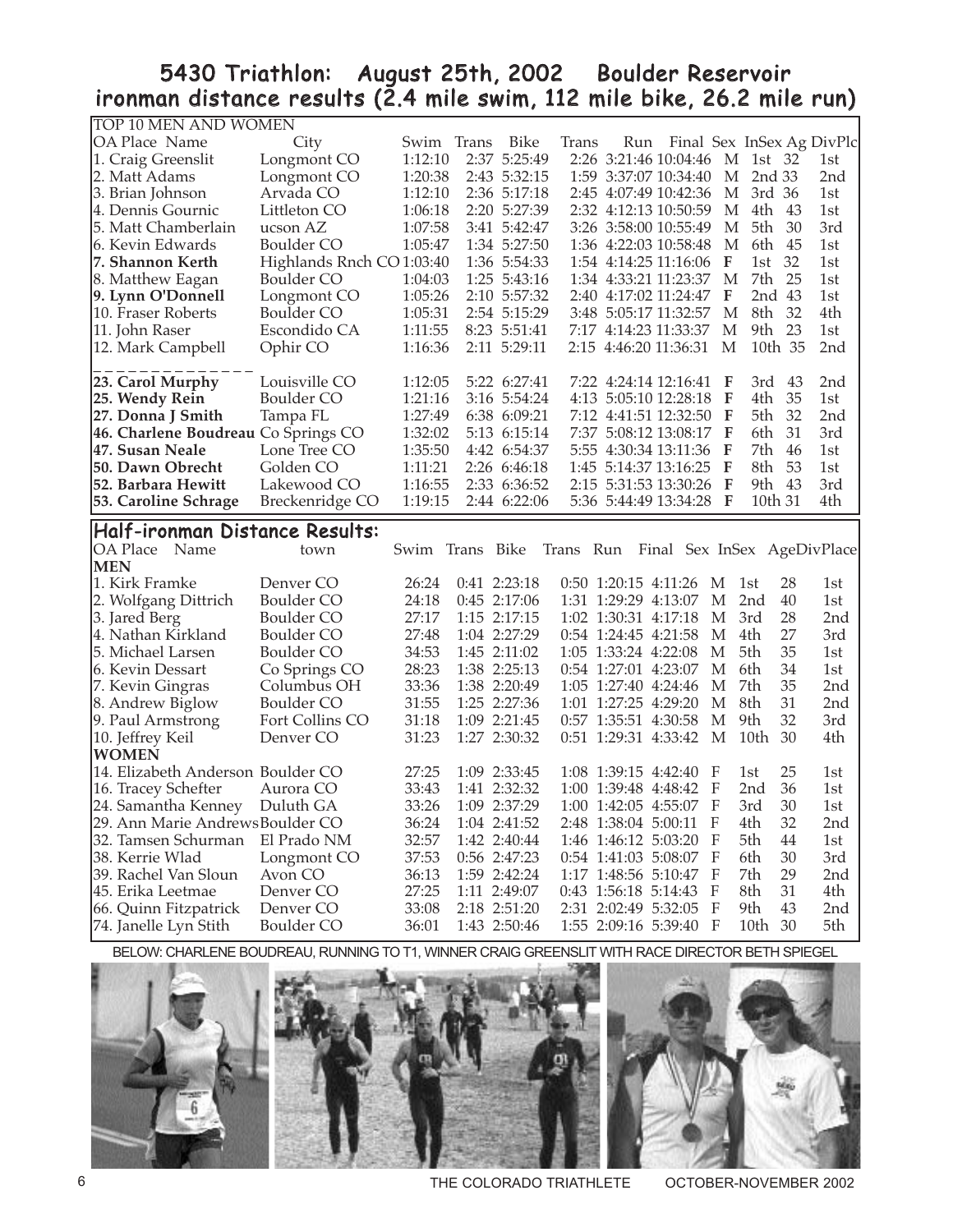## **The Colorado Triathlete**

**www.coloradotriathlete.com**

**1906 13th St., Suite 206 Boulder,Colorado 80302 303.443.3371 888.443.3371 kmcfarland@ coloradotriathlete.com**

## **Our Staff:**

**Managing Editor** Kristen McFarland **Assistant Editor and Website Developer** Adam Hodges **Contributing Writers:** Michael Lovato Wes Hobson Pat Brown Adam Hodges Bettina Younge Neal Henderson Kristen McFarland

#### **Contributing Photographers:**

Courtney Stapleton Scott Schumaker Kristen McFarland Jamie Janover

**We welcome and encourage submissions of all kinds related to triathlon, duathlon, and coaching (electronic is preferred). Contact us at the address above.** 

Copyright 2002. All rights reserved. No part of this magazine may be reproduced without the written permission of the publisher. The Colorado Triathlete is a registered trademark of COTRI, LLC.

This publication is dedicated to the memory of William J. D. Miller.

# **TRIATHLON CLUBS AROUND TRIATHLON CLUBS AROUND THE STATE THE STATE**

| Bad Boys and Girls Tri Club 303.796.8581                      |
|---------------------------------------------------------------|
|                                                               |
|                                                               |
| P.O.Box 3691, Boulder, CO 80307. www.bouldertriathlonclub.org |
| <b>Colorado State University Triathlon Team</b>               |
|                                                               |
| Dave Scott's MultiSport Club www.davescottinc.com             |
| 3080 Valmont Road, Suite 242, Boulder, CO 80302 303.786.7184  |
|                                                               |
|                                                               |
| Pike's Peak Region Triathlon Club. 719.481.2337               |
|                                                               |
|                                                               |
|                                                               |
| Tri Altitude Multi-Sport Club 303.471.0512                    |
| 9345 S. Wolfe St., Highlands Ranch, CO 80126                  |
| Peggy Dursthoff-Gordon  Tricoach1@aol.com                     |
| University of Colorado Triathlon Team 303.641.7516            |
| Bettina Young, coach www.colorado.edu/studentgroups/triteam   |
| University of Denver Multisport Team                          |
| Dave Ross triathlon-sport@du.edu                              |
| www.recreation.du.edu/adultprograms/adult_frameset.htm        |
|                                                               |
|                                                               |
|                                                               |
| C/O Aria Spa and Club, 1300 Westhaven Drive, Vail, Co 81657   |

*If your club is not listed, please contact us!*

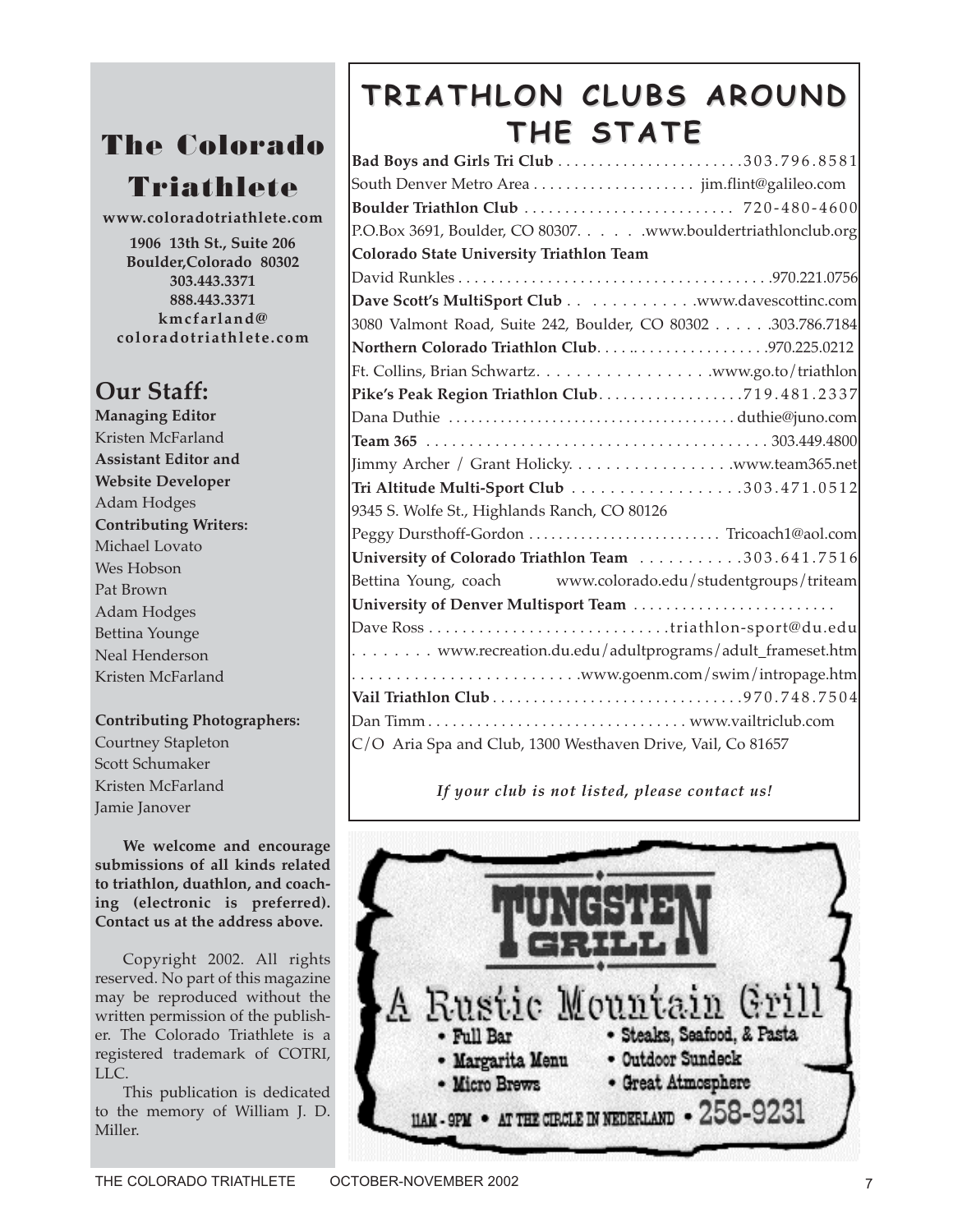# wind sprints

#### *Nicole DeBoom Takes \$7000 Second Prize at City of L.A. Triathlon*

Mrs. T's in Chicago had been a disappointing race for Nicole. Although finishing 6th , she had started doing the longer, slower training in preparation for Hawaii during the week before the race. "I went into it thinking maybe I could still have a good one but it just didn't happen. It wasn't there. I was heavy and I was slow."

Two weeks later her training, particularly her lifting, had changed some and she didn't feel as flat when it came time to race in L.A. "I didn't really change any-

thing (specifically for the race) because these races weren't 'the goal.' L.A. ended up just being a better race fitting in with the training I was doing for Ironman."

The third City of Los Angeles Triathlon had a big prize purse, but some big competition also, with superstar Barb Lindquist hot off her Mrs. T's win in Chicago and veteran Karen Smyers both in the field.

"I really didn't know what to expect. I knew that I liked that course judging from the year before. I had kind of a breakthrough run there last year. I ran as well as some of the best runners in our sport. So I knew that course

possibly suited me if I was strong and feeling

good." The olympic distance nondrafting race starts at the famous Venice Beach. It passes many landmarks along the course and even includes Hollywood Boulevard on the bike leg. Nicole was third out of the water behind Lindquist and Julie Pittsinger

and then quickly moved into second on the bike. Catching up to Barb wasn't in the cards, though. "I never saw her. So I just went as hard as I could. And I was basically trying not to look behind me because I had no idea how fast I was really going."

Smyers wasn't far behind, but Nicole ran a strong 10K just a half a minute slower than Lindquist's to seal her second place.

#### *Schwartz Second at Duathlon National Championships*

Boulder's Eric Schwartz placed second at this year's Dannon Duathlon National Championship. The race, on July 14th, was in Carlsbad, California. Coming in behind three time national Champ Greg Watson, Eric clocked the fastest second run of the race with a 17:22 split over the 5K distance on the 10K run, 40K bike, 5K run course.

### *Siri Lindley Takes Another World Cup and an ITU Points Race*

Lindley was lucky in Switzerland, adding two more international wins to her evergrowing list of International Triathlon Union victories. On August 18th in Geneva she ran away from the competition with a three minute gap over the second place finisher at the Triathlon de Geneva ITU Points Race.

Then it was to Lausanne, where she won her very first World Cup in 2000, and defended her title last year. It was her race again, but only by a mere 15 seconds gained on the run.

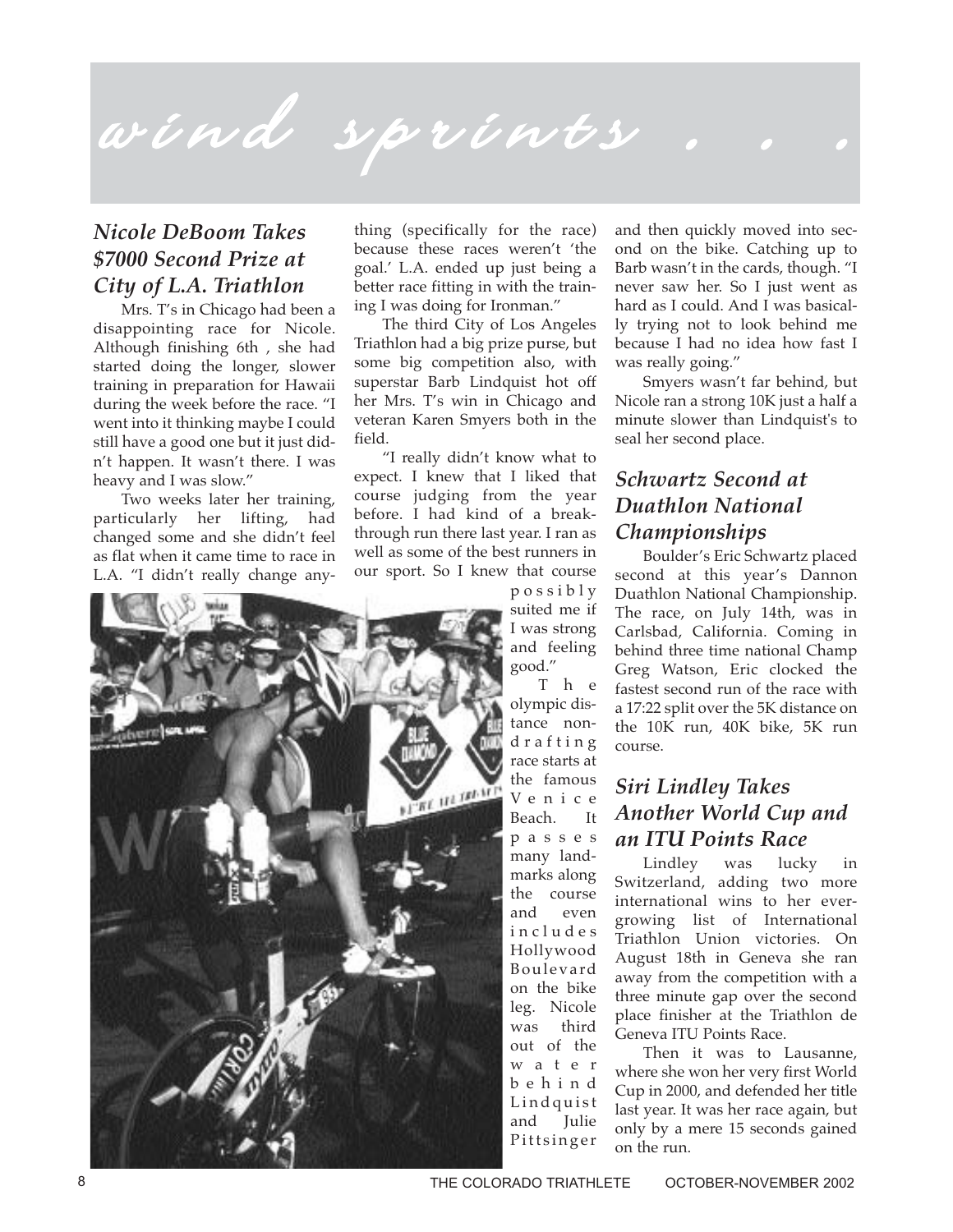# *in the sport. Tim DeBoom Talks About Tim DeBoom Talks About His First Ironman Hawaii,*  $\frac{km\omega}{p}$  *that it Ironman World Champion Ironman World Champion Ten Years Ago Ten Years Ago*

CT: So ten years ago was your first Ironman race?

*Tim: Yup.*

CT: In Kona?

*Tim: Oh ya.*

CT: How long at that point had you been doing triathlons?

*Tim: That was my first year. It was probably, I think, my third race, fourth race; somewhere in there.* 

CT: How old were you?

*Tim: 21*

CT: How did you qualify to get to Kona?

*Tim: I qualified at Memphis in May, an olympic distance race. I just went down there kind of on a whim, just by myself. I drove down before finals of school and said, "well, I'll give it a shot." I ended up winning and qualifying. I won the overall agegroup. I was racing age-group and I think I was fourth or fifth time over all. So I took*

*the slot and said I'll go. I was not sure what I was getting myself into.* 

CT: So that was the second triathlon of your whole life?

*Tim: Memphis in May was my second triathlon.* 

CT: Do you remember what made you start doing triathlon?

*Tim: I was kind of burnt out on swimming and I had some friends and a swim coach that had done triathlon. And I just, I think I still wanted to be really physically fit and still had a bit of a competitive nature, and thought I'd give it a whirl. I had done one the year before, and did it and said, "well that was fun." Then over the winter I kind of got the bug again and really trained through the winter. By training in mean I continued to*

*run and rode more in the wintertime than I ever had. Then went to Memphis in May first thing in the Springtime.* 

CT: At this point, when you qualified for Kona, had you thought about going pro yet? Had you even thought about it?

*Tim: No, not at all. I didn't even real-*

*ly know. I didn't know the top guys I didn't know that it ble. I didn't know much about it. I*

*was just doing it as kind of just an activity.* CT: Do you remember what you

felt like before you got to Kona in anticipation of the race?

*Tim: I was really excited just to do the race. It was great because there was no pressure. All I wanted to do was finish. I wasn't worried, really, about finishing, but I was more like, "I just want to finish," and say that I've done this thing. Going into it I had no idea what I was doing trainingwise and so that was, I think, the biggest eye-opener. I mean, I did fine. I swam great and and rode fine and walked and ran the run and ended up with 9:45 as my time. So it was pretty good, but considering the training I did, looking back I think that was mostly on talent (laughs).*

CT: Had you even done a half (ironman) at that point?

*Tim: I had done one half, and it was a bad experience. It scared me.* 

> CT: Was it after the Memphis in May?

*Tim: Yes. And it scared me about Hawaii. I was like, "Boy, I don't know if I'm up for this."* CT: Which

one was it? *Tim: Well it wasn't even a half it was the Springfield Ironhorse (in Illinois) so it was only a ten mile run and a forty-five mile bike. Only the swim was a half, or a little longer than half the distance.* 

CT: So that made you nerv-

ous before you got to Kona?

*Tim: Ya, I did okay there, at Springfield, but it was, I just finished and collapsed. I crossed the finish line and like two minutes later I think I was asleep. Just sleeping I was so tired. (laughs) So that kind of spooked me. It didn't make me train*

*much harder but I just said, "wow, this is going to be tougher than I thought."* 

CT: Was Tony there?

*Tim: No, the first year I did it all on my own. He was still in the military.*

CT: And he started doing them with you after you had done that first Hawaii?

*Tim: Yes.* 

CT: When did you arrive in Kona that first year?

*Tim: I think I got there a little bit over, like eight or nine days before, like the Thursday of the week before. That's changed on and off over the years and now I kind of have a system down. But then it was more like, "hey, I'm goin' to Hawaii for a couple of weeks and hang out."* 

CT: So did you have any special pre-race experiences that week?

*Tim: I probably just trained way too much, got caught up in the hoopla. I had one friend who showed up who I had met at that Springfield Ironhorse race. He was there, had gotten there even a little earlier than me. And he had already talked about how he had ridden the whole course and I was like, "Well, lets go do it!" (laughs heartily). You know I hadn't even done that in training. But I didn't ride the whole course. We just rode a ways out and I was like, "I better turn around. I'm gettin' tired." We ended up riding like three and a half hours and I think that was close to my longest ride.* 

CT: Ever?

*Tim: Ya (more laughs).*

CT: So what was your experience like in your first race?

*Tim: It was great. I think I came out of the water in like fifth place, because I was just coming off a swimming background. Then I proceeded to get passed by at least a hundred and fifty people (laughs). And then I got on the run and it was one of those good experiences where I kind of hooked up with a person on the run and kind of walked and ran with them for most of it until just finishing by myself. That person is still a friend of mine today. That person I met on the course.*

CT: Who is it?

*Tim: Luis Vargas. It was a really good experience. And just crossing the finish line, I was happy and it was just a lot of fun. I had a really good time.* 

CT: Do you remember what you finished?

*Tim: I think I was like, I want to say 140th. Somewhere in there, I know the time was right around 9:45. 142 maybe. It wasn't bad. It was a lot of fun. I beat all my friends who were there with me, so that was a good thing (laughs)!*

❂

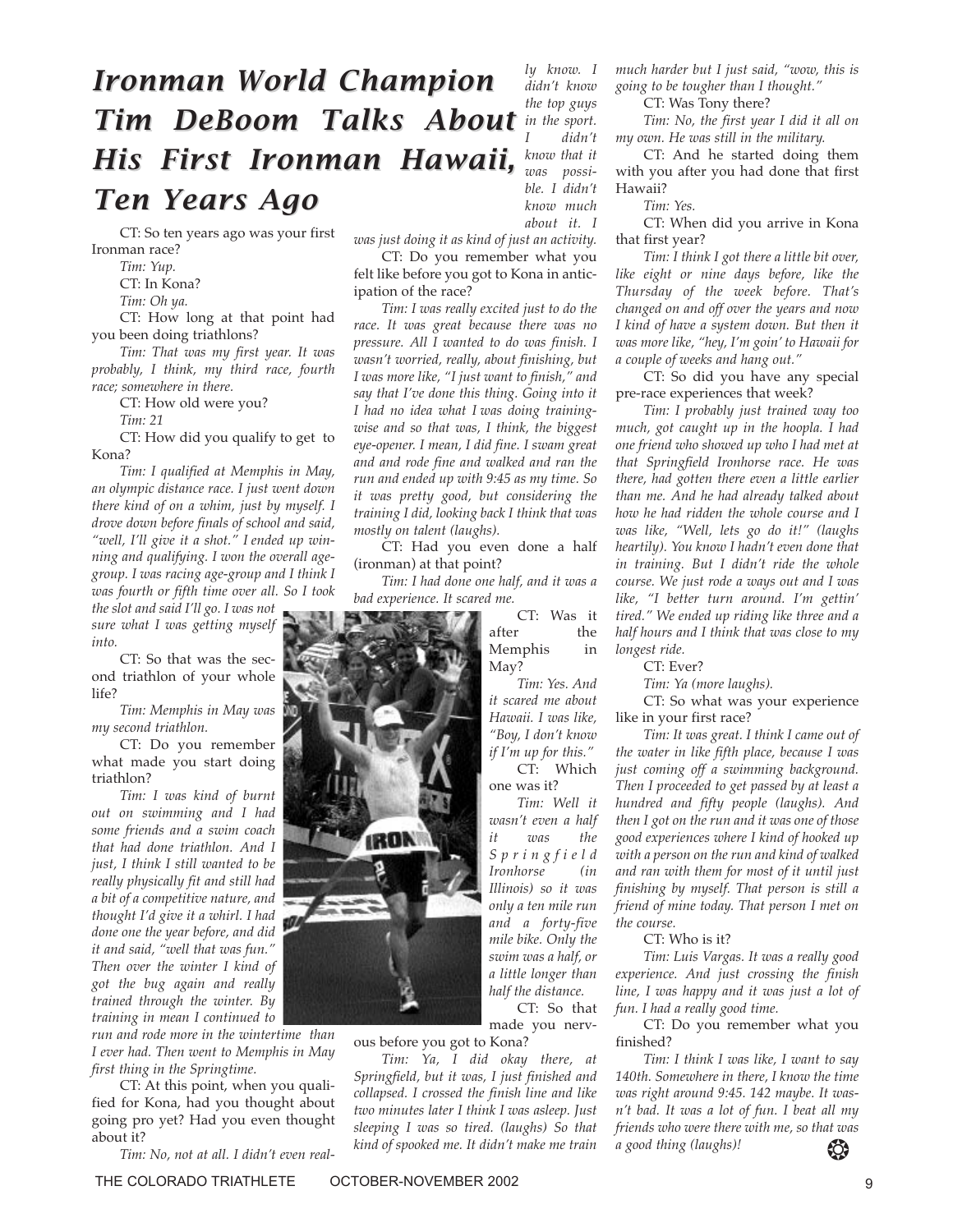

#### **ON THE LIGHTER SIDE:** *Training~ Be Like My Dog!*

My dog, Doccer, and I went for a thirty-five minute run today on a mountain trail near my house. While we ran side by side, I thought how we athletes should be like my dog. Here are a few examples we can take from Doccer to help us with our training.

Doccer never complains. He is up for any type of workout without asking will it be hard, will it be hilly or will the water be too cold? Doccer has a high level of mental and physical pain tolerance. Sometimes, when wrestling, we will accidentally head butt each other. He continues to scrap with me while I am writhing in pain from the WWF style hit. *Below: Doccer 'recovers'*

Doccer has *from a workout*

had two elbow surgeries, on each elbow, before being a year and a half old to correct some genetic defects. A French veterinarian orthopedic specialist, visiting for a week to teach a procedure at Colorado State University, performed a unique operation by breaking several bones in Doccer's elbows t o

allow him to be as "pain free" as possible. Doccer was selected for this procedure because of his severe conditions. His hips aren't great either, but my wife and I weren't going to have his hips in a cast for a year. Needless to say, Doccer may not be pain free while training, but he sure seems to enjoy running and swimming whenever possible.

Now, let it be known that Doccer is not tortured. As a matter of fact, he sleeps with us on our bed every night. We give him regular massage, glucosamine and aspirin if we feel like he needs it. He gets naps throughout the day and dreams of his next workout as I observe his paw movements and breathing rate. We never force Doccer into a training session and we don't train him excessively. For example, his long runs are our hikes and he only

runs in the morning if the day will be hot. The point is, he never ques-

tions the workout because he LOVES DOING IT!

Doccer is agile of foot. He has never sprained an ankle…and he has four of them. He is focused on the task at hand and not allowing his mind to wander, with the exception of the occasional squirrel. You never have to ask him twice to get in the water. He doesn't sit around the edge of the water pondering what he should do or talk with a friend until the Master's swim session is half over. He crosstrains regularly with swim/run bricks. He has great entry and exit skills for transitions.

I can't say Doccer has the best nutritional discipline. He eats anything. However, in my non-scientific opinion, he must have one heck of an energy system. He can go for a run just after eating breakfast or even if he has hunger pains. I also think he can sustain a high level of performance above his anaerobic threshold. Even at 11,000 feet, he doesn't slow down.

Doccer is always available, never complains and is willing to try almost any type of new training idea. If you are ever in doubt or not having fun with your training, think about my dog, Doccer.

> Keep Tri-ing, Wes Hobson

*Wes Hobson has competed in over 220 triathlons, from sprint- to Ironman-distance. He garnered 35 first places, 60 top-three finishes and 96 top-five finishes during his 12-year professional career that also included being selected "Triathlete of the Year" by the USOC. Wes co-authored*

*Swim, Bike, Run, and created three triathlon and cycling related films. Wes coaches multisport athletes and singlesport athletes. He can be reached at whperformance@aol.com. To purchase any of his films or book, visit* 

*www.weshobsonperformance.com.*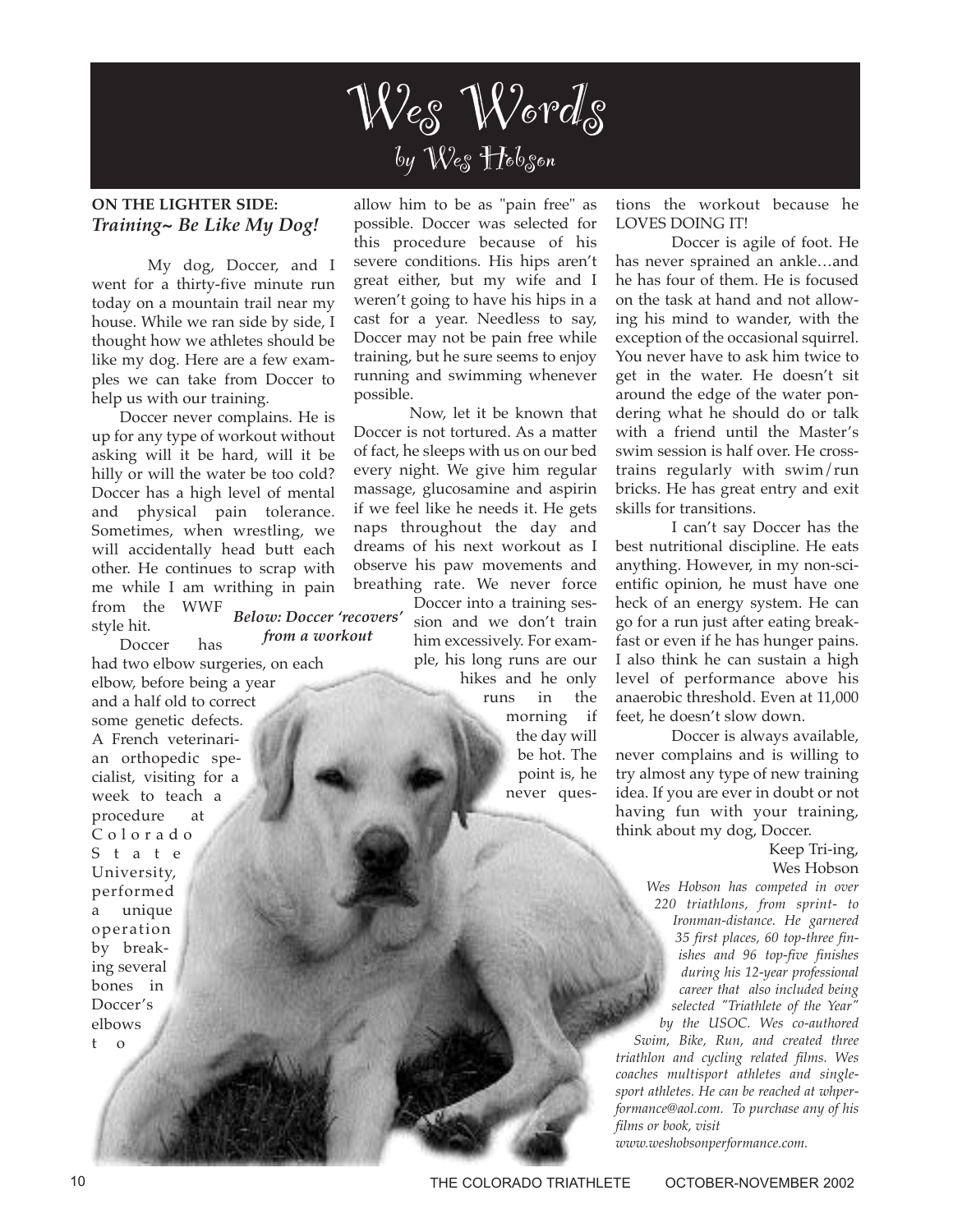Athlete Profile:

When Amanda Gillam arrived in Boulder last December, she was embarking on a journey into the unknown. She had just left her home of the last six years: Baltimore, Maryland. She had given up a job that enabled her to spend the better part of her days training for triathlon. At the onset of the journey, the then twentynine-year-old found herself in a beautiful place that was internationally known as one of triathlon's top training grounds. And although she greatly missed the life she left behind, she was anxious to begin a new life in a new area with a new set of goals, dreams, and aspirations. She was ready to discover Boulder and to see what the new environment would do for her triathlon racing and training. Several months later, and after numerous podium finishes at some of the nation's most competitive races, Gillam has seen a change in some of her goals, a modification of her race schedule, and a new perspective on training in Colorado.

Following is an interview Amanda gave to Colorado Triathlete:

Colorado Triathlete: How long have you been here in Boulder?

Amanda Gillam: *Since December of 2001.*

CT: What was it like moving here in December?

AG: *It was cold.*

CT: Did you find it tough to adjust to winter in Boulder?

AG: *It was frustrating running, because I could never get my breath. It was frustrating swimming, because I felt like I was always going to drown. The only thing I really did enjoy was biking, but I couldn't even talk because*

*I was always out of breath.*

CT: Beginning the season, what were your goals for the year?

AG: *I wanted to Hawaii Ironman, but otherwise I didn't really have any expectations. I just wanted to have a good year.* 

CT: At Powerman Alabama you finished as the top amateur, and were sixth overall, How did you feel after that first race of the year?

AG: *I was excited, I was really happy. It was the first time I had ever won that race, it's a hard course, and I was excited to win.*

CT: Did you feel like you were prepared to do as well as you did?

AG: *No. I felt like my training was terrible because I really found it difficult to get used to the altitude.*

CT: Did you feel the benefits of training at altitude while racing in Birmingham?

AG: *I'm not sure. I did better than I expected considering my training, so I think I initially attributed that to having come down to sea level.*

CT: Your second race for 2002 was the St. Croix Half Ironman, which you have won the last two seasons. Going into that race, what were your expectations? What were your goals?

AG: *I wanted to win that race again. I wanted to uphold my little tradition from the last two years, and to qualify for Hawaii.*

this time you fin-

CT: Having once again finished as top age-grouper, Amanda Gillam

ished ahead of some notable pros, like Karen Smyers and Fernanda Keller. Did that bolster your confidence?

> AG: *A little bit because they had both beaten me in prior years, so it made me feel like I was doing something right with my training.*

> CT: Did that make you begin to think you could be competitive at the professional level?

> AG: *No. I talked to Karen after the race, and I knew that she wasn't very fit. Because when Karen is fit I don't think many people can be her. She had talked about how she was trying to have a baby, and that she hadn't been training that much. And Fernanda is*

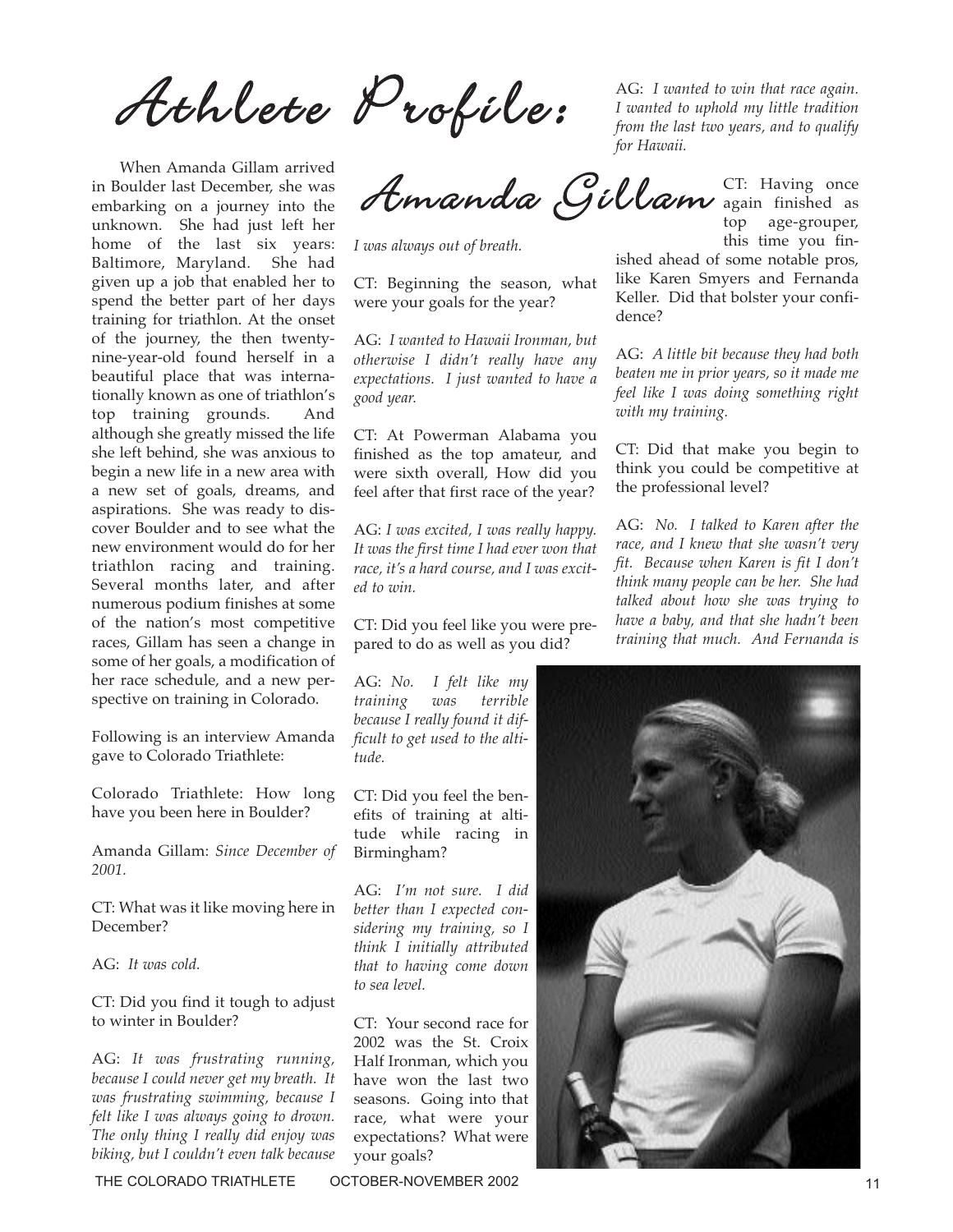*awesome at Ironman distances, and I knew she was getting ready for Brazil, so I didn't know how tired she was.*

CT: Having qualified for Ironman for the third year in a row, did preparing for Hawaii become your primary goal for the season?

AG: *For the first half of the season, yes. I love Ironman. I wanted to improve upon my time from last year, and have a better race. But I feel like last year I had an awesome race, and in order to have a better race this year I would have to work a lot less and train a lot more, and I didn't think I would be able to do that.* 

CT: Two weeks after St. Croix, you participated in the Memphis in May Triathlon. How did racing a flat, fast Olympic Distance race feel after completing a hot and hilly Half?

AG: *It felt hard. It was fine; I just didn't have any leg speed.* 

CT: Your next test came three weeks later at the World's Qualifier in Lake Placid, NY. Tell me a little bit about that race.

AG: *It was a great race for me. I won*

| Some of Amanda's Achievements<br>This Year:                                         |
|-------------------------------------------------------------------------------------|
| First Place Noman: Age Group<br>Norld Championship Qualifier,<br>Lake Placíd, N. 4. |
| First Place: Danskin Denver                                                         |
| Top Amateur:                                                                        |
| $\Omega$ as $\Omega$ a $\Omega$                                                     |

Boulder Peak Triathlon St. Croix International Triathlon Powerman Alabama Duathlon

*the race. I came out of the water four minutes behind the leaders, and I caught just about every single person on the bike. And I caught two more girls on the run, with three miles to go. The conditions were horrible, but I find that with bad conditions I do better because everybody else is so worried about the weather. I just don't worry about that stuff, I just go out there and race.*

CT: Having won one of the most competitive amateur races in the country, did the confidence you had in your training change?

AG: *As the months went by I didn't know what to think. I was totally unable to train like I had in previous years because of my work schedule. But evidently I do a little better when I'm doing a million things at once. I focus better when I have lots of things to do during the day, and I always get things done; versus when I don't have a lot to do, I don't get everything done.*

CT: Knowing that you qualified for ITU World's in Cancun, and knowing that the race falls three weeks after Ironman Hawaii, did you begin to question your goals for the season? The schedule you had made?

> AG: *No, I still planned on doing both of them.*

> CT: Two weeks after racing in New York, you returned to Lubbock, Texas for Buffalo Springs Lake Triathlon, another challenging Half Ironman. This was your first race this season in which you did not finish in the top one or two spots, how did you feel after that event?

> AG: *Terrible. I was never really sure I wanted to do the race. I had done several races in the last few weeks and I wasn't totally motivated to go down there. Ultimately some friends talked me into going, but I*

*learned that if your heart isn't fully into a race, chances are slim that you'll do as well as you're capable.*

CT: Realizing that you were not going to have the time to adequately train for the longer races, was it difficult to consider skipping Ironman Hawaii this year?

AG: *Yes, I enjoy doing Ironman Hawaii. Especially now that it's coming up, I wish I were doing it. But it's ok to skip a year here and there.* 

CT: You participated in the Denver Danskin Triathlon on August 4th, had you ever done a Danskin before?

AG: *Yes, in Baltimore in 1997. I participated as an age-grouper; it was one of my first triathlons.*

CT: What were your perceptions of that event?

AG: *It was much bigger than when it was in Baltimore. It was really cool to see everybody out there: the firsttimers, the elite and everyone in between. Sally Edwards is really good at reminding us that we're all out there to have a good time.*

CT: The following Sunday was the Boulder Peak Tri, how did you like racing on back-to-back weekends?

AG: *It was fine for me. With the short-distance racing it doesn't matter.*

CT: You had a great race in Boulder; once again you finished as the top amateur, and had the second fastest time of the day. What do you remember most about that race?

AG: *Being on the bike and going as hard as I could. Then having dudes jump on my wheel, trying to pass me back, then having to pass them again. This happened toward the last five miles of the race. I had a lot of those issues, but that always seems to happen.*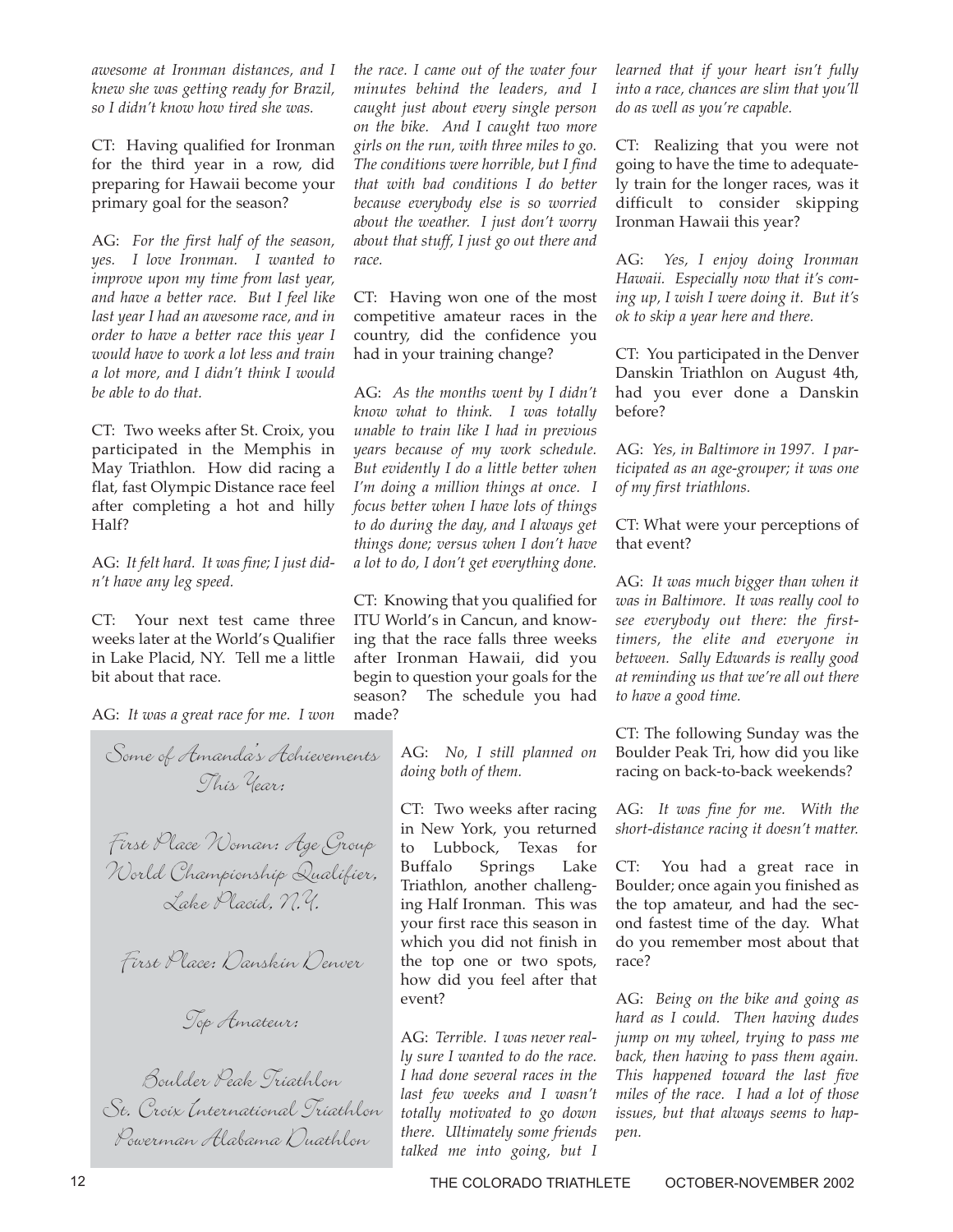CT: Did your Boulder Peak race give you a nice mental boost heading into Age Group Nationals?

AG: *Yes, I was totally psyched. I wanted to do well at Nationals, and that was an excellent race to prepare for it. I was totally pumped up, I was ready, and I went into Nationals completely rested; I just didn't have a good day.*

CT: Did not having the day you expected discourage you, or were you encouraged to have another podium finish?

AG: *I felt like I did the best that I could do on that day. I had a bad swim and the course was long, so that hurt me. I had a good bike, but I was flat for the run. It was a little discouraging.*

CT: Although your next big race is the ITU Duathlon World Championships, you've been spending several hours in the water lately, what has gotten you so immersed in swimming?

AG: *After Stroke and Stride, I talked to Grant Hollicky of Rally Sport. He offered to let me swim with his 13-andunder junior team. So I've been swimming with them five to six days a week.* 

CT: How have you been enjoying that?

AG: *I love it. I really like the kids.*

CT: Where is your confidence level heading into Du' World's?

AG: *I don't know. Whatever happens, happens. I haven't been running and biking as much, but we'll see.*

CT: To close out the season, you're heading down to Cancun (ITU World's) instead of Kona, are you happy with your decision to forgo Ironman? What are your expectations for World's?

AG: *Part of me is sad. But I'm just going to think of Cancun as a vacation. My expectations are just to go out*

#### *there and have fun.*

CT: And finally, many of your 30- 34-year-old counterparts (both here in Colorado and across the country) are dying to know: will you be graduating to the professional ranks in 2003?

AG: *It is still too early to say for sure. I want to spend the next several months working on my swim. I need to feel like I'm going to be competitive across the board before I make the transition to professional racing. I will also need to find more time to train. Trying to blend a full-time job with a full-time training schedule would be very difficult. You'll all just have to wait and see…* 

CT: Thank you for your time, and those of us at Colorado Triathlete would like to wish you good luck with the remaining races of the season.

*Interview by Michael Lovato*

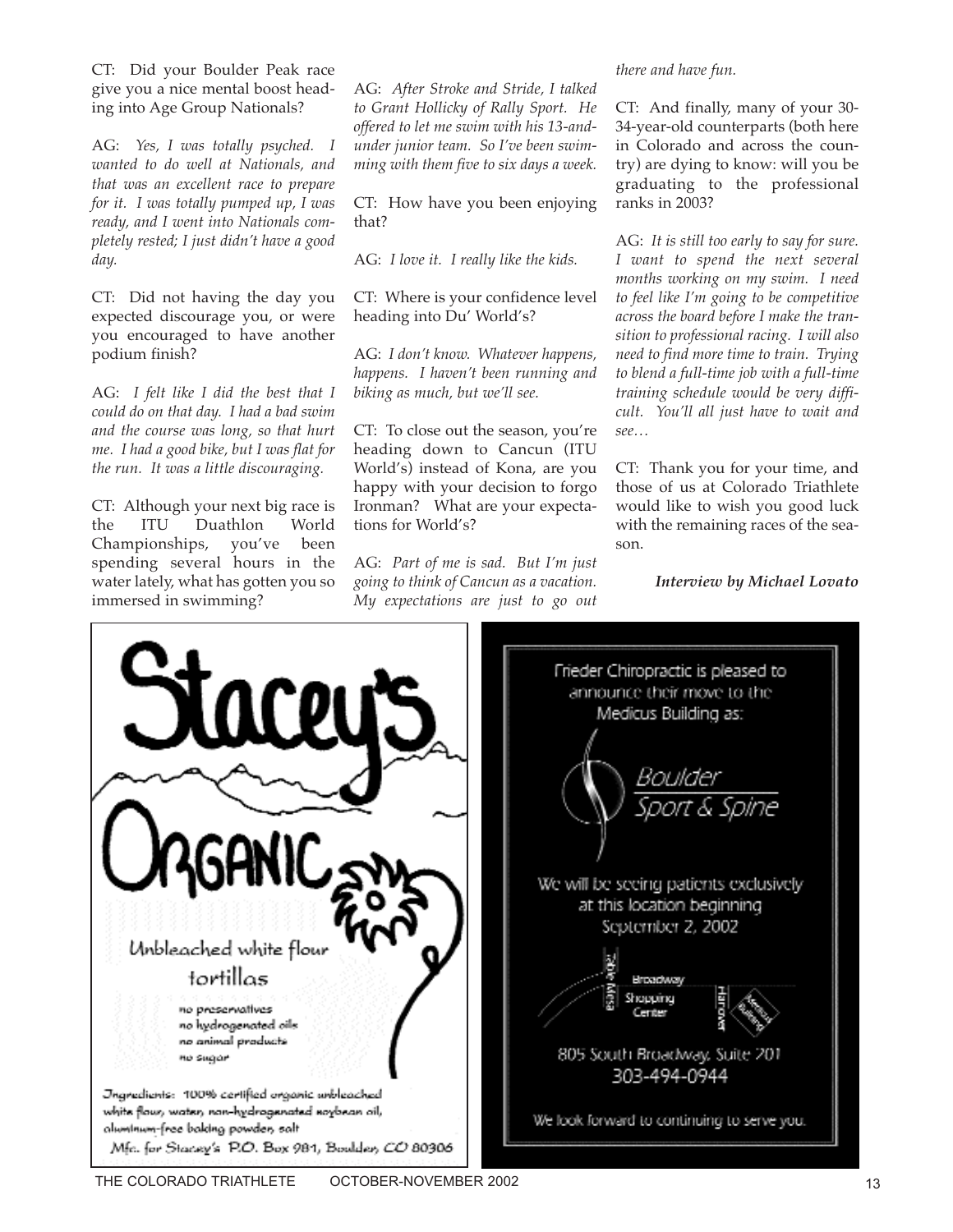| <b>Danskin Denver</b><br>Women's Triathlon 8/2/02<br>Sprint Distance (.75 K/ 20K/ 5K)                                                                                                                                                                                                                                                                                                                                                                                                                                                                                                                                     |                                                                                                                                                                                                                                                                                                                                                                                                                                                                                           | <b>Tri Glenwood</b><br>Glenwood Springs, September 8, 2002<br>824 meter swim, 15 mile bike, 5 mile run                                                                                                                                                                                                                                                                                                 |                                                                                                                                                                                                                                                                                                                                          |                                                                                                                                          |  |  |  |
|---------------------------------------------------------------------------------------------------------------------------------------------------------------------------------------------------------------------------------------------------------------------------------------------------------------------------------------------------------------------------------------------------------------------------------------------------------------------------------------------------------------------------------------------------------------------------------------------------------------------------|-------------------------------------------------------------------------------------------------------------------------------------------------------------------------------------------------------------------------------------------------------------------------------------------------------------------------------------------------------------------------------------------------------------------------------------------------------------------------------------------|--------------------------------------------------------------------------------------------------------------------------------------------------------------------------------------------------------------------------------------------------------------------------------------------------------------------------------------------------------------------------------------------------------|------------------------------------------------------------------------------------------------------------------------------------------------------------------------------------------------------------------------------------------------------------------------------------------------------------------------------------------|------------------------------------------------------------------------------------------------------------------------------------------|--|--|--|
| GILLAM, AMANDA<br>1<br>$\overline{c}$<br>MELLIAR-SMITH, KAREN<br>3<br>OEINCK, JASMINE<br>4<br>FISK, BETH<br>5<br>TURTLE, SARA<br>6<br>DUNN, BRIDGET<br>7<br>NICKEL, PAULA<br>8<br>SMITH, KATHLEEN<br>9<br>MCCAY-SMITH, KIRSTEN<br>10 ELMENDORF, CAMERON<br>FOTOPULOS, LESLIE<br>11<br>12 LOCKWOOD, JACQUI<br>13 KOPECKY, ELYSE<br>14 YODER, REBECCA<br>15 HUCK, ERIN<br>D'ANGELO, KAT<br>16<br>17 CUMMINGS, JUDYANN<br>18 HOBSON, JENNIFER<br>19 WILKINS, STACIA<br>20 ALFINO, KATHY                                                                                                                                      | 01:04:09<br>OAII Age Age<br>01:05:40<br>Pos. Pos.<br>01:08:59<br>Men<br>01:09:03<br>$\mathbf{1}$<br>01:09:27<br>$\overline{2}$<br>01:10:03<br>3<br>01:11:13<br>4<br>01:11:31<br>5<br>01:11:59<br>6<br>2 39 BAX<br>01:12:00<br>$\overline{7}$<br>01:12:04<br>8<br>01:12:15<br>9<br>01:12:47<br>10 2 42 HULETT<br>01:12:57<br>Women<br>01:13:02<br>$\mathbf{1}$<br>01:13:19<br>$\overline{2}$<br>01:13:22<br>3<br>01:13:42<br>4<br>01:14:25<br>5<br>2 38 HOPP<br>01:14:53<br>6<br>2 34 CASE | Name<br>0 39 WERTHEIM<br>134 BOUMA<br><b>DIRK</b><br>2 33 HACKBARTH<br>PHIL<br>1 24 CONFORTH<br><b>JED</b><br>1 35 SPENCE<br><b>CHRIS</b><br><b>KEVIN</b><br>1 28 PASSENTI<br><b>BRIAN</b><br>3 36 GIESEN<br><b>TIM</b><br>1 40 BREEDLOVE<br>LUKE<br><b>JEFFREY</b><br>047 GRIFF-KALIKI SUSAN<br>1 34 PRINCE<br><b>SHANNON</b><br>1 28 TURTLE<br>1 35 FOTOPULOS LISLIE<br><b>MARIA</b><br><b>TRACI</b> | City<br>CHARLIE GLENW'D SPG 1:17:27<br><b>DENVER</b><br><b>COLO SPGS</b><br>WINTERPARK 1:24:21<br>GLENW'D SPR 1:25:51<br><b>THORTON</b><br><b>GLENW'D SPG 1:27:57</b><br><b>DENVER</b><br>DENVER<br><b>GOLDEN</b><br>CASTLE ROCK 1:29:31<br><b>DENVER</b><br>CAROLANN LITTLETON<br><b>LITTLETON</b><br><b>LITTLETON</b><br><b>GOLDEN</b> | Overall<br>Time<br>1:22:01<br>1:23:51<br>1:26:47<br>1:28:54<br>1:30:34<br>1:31:23<br>1:30:35<br>1:33:12<br>1:34:53<br>1:36:50<br>1:37:35 |  |  |  |
| 21 PIERATT, MARY<br>22 LOUGHRAN, BARB<br>23 BAKER, KATIE<br>24 LAWTON, AMY<br>25 COX, CINDY                                                                                                                                                                                                                                                                                                                                                                                                                                                                                                                               | 01:14:54<br>$\overline{7}$<br>01:15:03<br>8<br>01:15:16<br>9<br>241 METZ<br>01:15:16<br>01:15:18                                                                                                                                                                                                                                                                                                                                                                                          | 141 VOSBECK<br><b>HEIDI</b><br>1 50 MC QUEENEY HELEN<br><b>JENNIFER</b><br>10 3 40 MC DONALD<br><b>KAE</b>                                                                                                                                                                                                                                                                                             | NEW CASTLE 1:37:59<br>CARBNDALE<br><b>FRASER</b><br>GLENW'D SPG 1:40:36                                                                                                                                                                                                                                                                  | 1:39:37<br>1:40:16                                                                                                                       |  |  |  |
|                                                                                                                                                                                                                                                                                                                                                                                                                                                                                                                                                                                                                           |                                                                                                                                                                                                                                                                                                                                                                                                                                                                                           | 2002 Tenderfoot Triathlon<br>Salida, Colorado<br><b>September 21, 2002</b><br>.9 MI SWIM / 25 MI BIKE / 6.2 MI RUN                                                                                                                                                                                                                                                                                     |                                                                                                                                                                                                                                                                                                                                          |                                                                                                                                          |  |  |  |
| <b>Snow Mountain Ranch Duathlon</b><br><b>Winter Park, Colorado</b><br>September 7, 2002                                                                                                                                                                                                                                                                                                                                                                                                                                                                                                                                  |                                                                                                                                                                                                                                                                                                                                                                                                                                                                                           |                                                                                                                                                                                                                                                                                                                                                                                                        |                                                                                                                                                                                                                                                                                                                                          |                                                                                                                                          |  |  |  |
| 5 K Run, 15K Mountain Bike, 5 K Run<br>OAII Age Age<br>Name<br>Pos. Pos.<br>Women:<br>027<br>HENNESSEY MARIA<br>1<br>2<br>33<br>$\mathbf{1}$<br><b>ANTHONY</b><br>KELLI<br>3<br>$\mathbf{1}$<br>28<br><b>INDIA</b><br><b>WYSONG</b><br>2 2 8<br>4<br><b>THOMAS</b><br><b>AMY</b><br>5<br>2 3 2<br><b>DELMAN</b><br><b>MICHELE</b><br>6<br>$\mathbf{1}$<br>41<br><b>SIEDERS</b><br><b>LISA</b><br>7<br>3<br>30<br>ANNA<br><b>TIMMONS</b><br>3 <sup>1</sup><br>8<br>27<br><b>DARCY</b><br><b>PHILLIPS</b><br>$\overline{4}$<br>27<br><b>ULRICH</b><br>9<br><b>TRINA</b><br>10 <sub>5</sub><br>28<br>PRESECAN<br><b>MARY</b> | City<br>Overall<br>Time<br>1:37:00<br><b>BOULDER</b><br><b>MINTURN</b><br>1:37:59<br><b>AVON</b><br>1:43:23<br><b>LAKEWOOD</b><br>1:43:52<br><b>NIWOT</b><br>1:45:33<br><b>DENVER</b><br>1:45:59<br><b>EVERGREEN</b><br>1:51:55<br>WESTMINSTER 1:52:15<br>1:52:16<br><b>CO SPRINGS</b><br>LAKEWOOD<br>1:53:20                                                                                                                                                                             | OAII Age Age<br>Name<br>Pos. Pos.<br>Men:<br>1<br>0 28 GARCIA CORTINO HIGHLNDS RA 2:12:56<br>1 46 NOLEEN WOODY<br>2<br>3<br>1 43 DOHERTY BARON<br>1 37 SCHOLZ STEVE<br>4<br>1 22 SCHUMACHER PHILL BOULDER 2:24:38<br>5<br>2 46 QUINTERO CISCO<br>6<br>7<br>2 22 JAY LUKE<br>1 26 MC DONALD JASON AURORA 2:30:58<br>8<br>2 43 BROTHERSON ROBER SECURITY 2:35:47<br>9<br>10 2 35 BUTLER JOHN             | City<br>ERIE<br><b>PUEBLO</b>                                                                                                                                                                                                                                                                                                            | <b>OVERALL</b><br>CO SPGS 2:22:02<br>CO SPGS 2:22:08<br>CO SPGS 2:22:56<br>2:29:37<br>LAKEWOOD 2:30:10<br>2:38:06                        |  |  |  |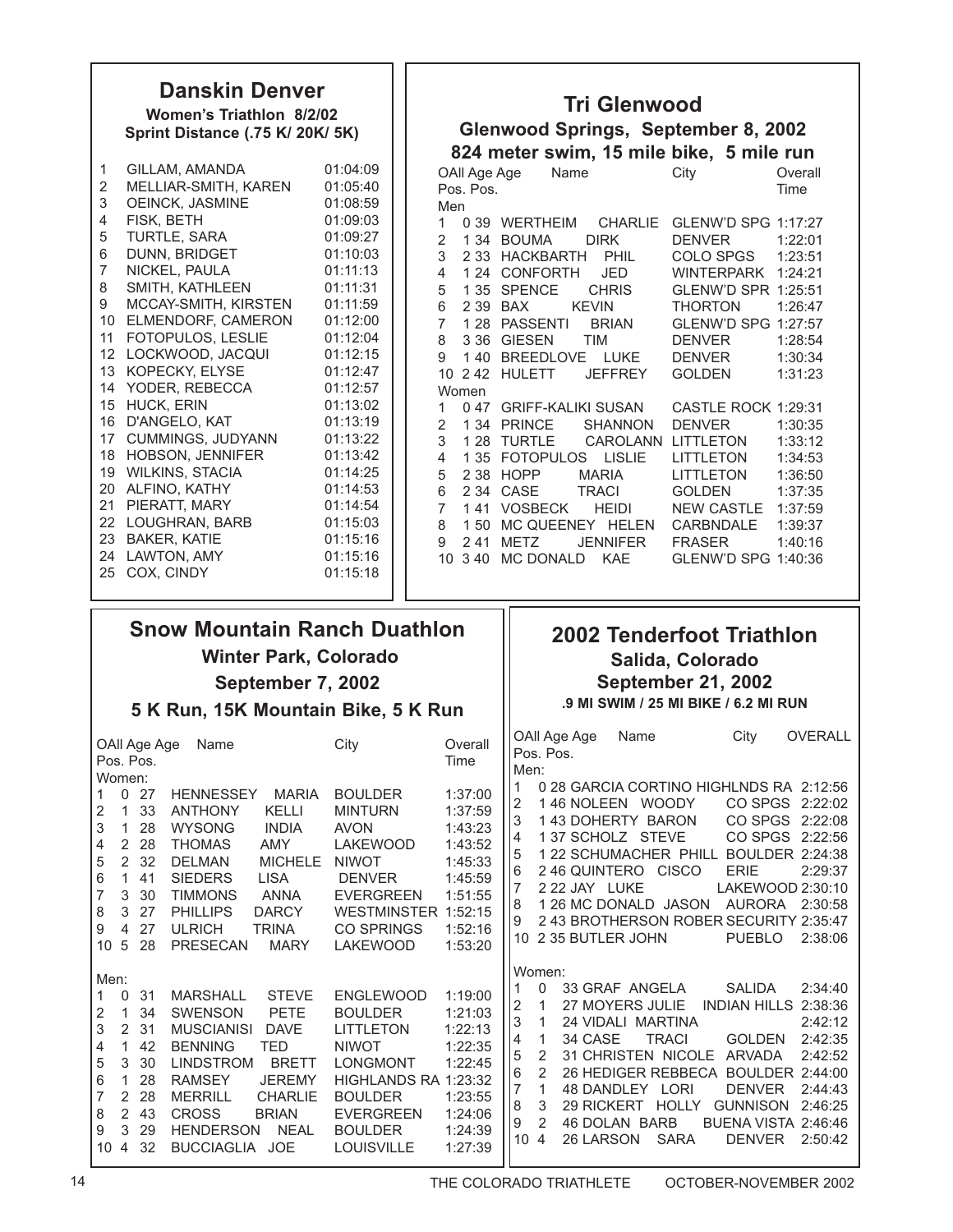# **Boulder Peak Triathlon and Duathlon August 11, 2002**

| <b>TRIATHLON AGE GROUP WINNERS:</b> |                                                    |                            |          |                      |             |                             | <b>DUATHLON RESULTS:</b>  |                           |                         |                     |
|-------------------------------------|----------------------------------------------------|----------------------------|----------|----------------------|-------------|-----------------------------|---------------------------|---------------------------|-------------------------|---------------------|
| 1.5 K SWIM / 42K BIKE / 10K RUN     |                                                    |                            |          |                      |             | 5K RUN / 42K BIKE / 10K RUN |                           |                           |                         |                     |
|                                     |                                                    |                            |          |                      |             |                             |                           | <b>TOTAL</b>              | OA                      |                     |
|                                     | AGE GROUP NAME                                     |                            |          | TIME OA PLACE        |             | <b>OVERALL:</b>             |                           |                           | <b>TIME</b>             | <b>PLACE</b>        |
| F14-19                              | <b>JASMINE OEINCK</b>                              |                            | 02:31:55 | 260                  |             |                             | 1 MOVERALL SAMUEL WILBUR  |                           | 01:55:11                | $\overline{1}$<br>2 |
| F20-24                              | SUNNY GILBERT                                      |                            | 02:23:43 | 145                  |             |                             | 2 MOVERALL CHRIS TOLONEN  |                           | 02:01:31                | 3                   |
| F25-29                              | KAREN MELLIAR-SMITH                                |                            | 02:20:40 | 124                  |             |                             |                           | 3 MOVERALL CORTINO GARCIA | 02:09:11                |                     |
| F30-34                              | <b>AMANDA GILLAM</b>                               |                            | 02:16:14 | 80                   |             |                             | 1 FOVERALL KATIE BLACKETT |                           |                         | 10                  |
| F35-39                              | <b>ANN LANTZ</b>                                   |                            | 02:19:34 | 115                  |             |                             | 2 FOVERALL KERRIE WLAD    |                           | 02:17:20                | 14                  |
| F40-44                              | LYNN O'DONNELL                                     |                            | 02:30:27 | 232                  |             |                             | 3 FOVERALL MARIA HOPP     |                           | 02:21:55<br>02:30:14    | 30                  |
| F45-49                              | <b>KRIS SKILES</b>                                 |                            | 02:37:37 | 343                  |             |                             |                           |                           |                         |                     |
| F50-54                              | <b>JO GARUCCIO</b>                                 |                            | 02:29:55 | 228                  |             |                             | <b>AGE GROUP WINNERS:</b> |                           |                         |                     |
| F55-59                              | <b>CELESTE CALLAHAN</b>                            |                            | 03:04:52 | 803                  |             |                             | F20-24 MARTHA BONIN       |                           | 04:39:36                | 144                 |
| F60-64                              | JUDY SMYTHE                                        |                            | 03:42:07 | 1105                 |             |                             | F25-29 CURRY ROSATO       |                           | 02:38:40                | 52                  |
|                                     |                                                    |                            |          |                      |             |                             | F30-34 NANCY JENSEN       |                           | 02:32:12                | 34                  |
| M14-19                              | JOHN-PAUL HENRY                                    |                            | 02:10:44 | 44                   |             |                             | F35-39 SARA PICKERING     |                           | 02:34:16                | 40                  |
| M20-24                              | TIMOTHY O'DONNELL                                  |                            | 01:59:16 | 5                    |             |                             | F40-44 BARBARANN MALLORY  |                           | 02:30:42                | 33                  |
| M25-29                              | <b>TIM HOLA</b>                                    |                            | 02:04:29 | 14                   |             |                             | F45-49 SUE LLOYD          |                           | 02:57:27                | 91                  |
| M30-34                              | PAUL MURPHY                                        |                            | 02:09:47 | 38                   |             |                             | F50-54 BARBARA KOSTNER    |                           | 02:57:47                | 92                  |
| M35-39                              | TODD DEBOOM                                        |                            | 02:07:50 | 29                   |             |                             | M20-24 JASON KOOP         |                           | 02:09:20                | $\overline{4}$      |
| M40-44                              | <b>CHARLES HUGO</b>                                |                            | 02:10:48 | 45                   |             |                             | M25-29 JEREMY RAMSEY      |                           | 02:14:49                | 6                   |
| M45-49                              | <b>NICK MARTIN</b>                                 |                            | 02:09:14 | 34                   |             |                             | M30-34 BOB SEEBOHAR       |                           | 02:14:37                | 5                   |
| M50-54                              | <b>GEOFFRY MORNEAU</b>                             |                            | 02:23:58 | 149                  |             |                             | M35-39 WILLIAM STIEHL     |                           | 02:15:56                | $\overline{7}$      |
| M55-59                              | <b>DICK TOMLIN</b>                                 |                            | 02:18:33 | 104                  |             |                             | M40-44 ARTIE SANDMAN      |                           | 02:19:01                | 11                  |
| M60-64                              | MICHAEL CHESSNOE                                   |                            | 02:34:10 | 292                  |             |                             | M45-49 EUGENE ALLWINE     |                           | 02:16:22                | 9                   |
| M65-69                              | <b>HARVEY HOOGSTRATE</b>                           |                            | 02:50:42 | 576                  |             |                             | M50-54 JOHN GARRITANO     |                           | 02:47:38                | 70                  |
| M70-74                              | ALGIS VOSYLIUS                                     |                            | 03:51:20 | 1134                 |             |                             | M55-59 MARTIN O'BRIEN     |                           | 02:53:56                | 82                  |
| M75-79                              | <b>GERALD PULS</b>                                 |                            | 04:46:33 | 1168                 |             |                             | M60-64 ROY DWYER          |                           | 02:39:01                | 53                  |
| M80+                                | <b>IRVING WEISS</b>                                |                            | 04:58:23 | 1169                 |             |                             | M70-74 DON HAYES          |                           | 03:36:40                | 132                 |
|                                     |                                                    |                            |          |                      |             |                             |                           |                           |                         |                     |
|                                     | <b>TRIATHLON: TOP PROFESSIONAL RESULTS</b>         |                            |          |                      |             |                             |                           |                           |                         |                     |
| Div. Place                          | Name                                               | Division Swim              |          |                      |             |                             | Run                       | Total                     |                         |                     |
|                                     |                                                    |                            |          |                      |             |                             |                           |                           |                         |                     |
|                                     |                                                    |                            |          |                      | <b>Bike</b> |                             |                           |                           | <b>Overall Place</b>    |                     |
| Men:                                |                                                    |                            |          |                      |             |                             |                           |                           |                         |                     |
|                                     | 1 CONRAD STOLTZ                                    | <b>MPRO</b>                | 00:19:33 |                      |             | 00:59:02                    | 00:34:20                  | 01:54:08                  | 1                       |                     |
|                                     | 2 TIMOTHY DEBOOM                                   | <b>MPRO</b>                | 00:19:20 |                      |             | 01:01:57                    | 00:33:54                  | 01:56:19                  | $\overline{2}$          |                     |
|                                     | <b>3 BRIAN FLEISCHMANN</b>                         | <b>MPRO</b>                | 00:18:32 |                      |             | 01:04:19                    | 00:33:58                  | 01:58:10                  | 3                       |                     |
|                                     | 4 TONY DEBOOM                                      | <b>MPRO</b>                | 00:19:35 |                      |             | 01:03:19                    | 00:34:39                  | 01:58:48                  | $\overline{\mathbf{4}}$ |                     |
|                                     | <b>5 TIM LUCHINSKE</b>                             | <b>MPRO</b>                | 00:22:15 |                      |             | 01:02:33                    | 00:34:50                  | 02:00:44                  | 6                       |                     |
|                                     | <b>6 CAMERON WIDOFF</b>                            | <b>MPRO</b>                |          |                      |             | 00:21:10 01:03:20           | 00:34:59                  | 02:00:51                  | $\overline{7}$          |                     |
|                                     | 7 PAUL FRITZSCHE                                   | <b>MPRO</b>                |          |                      |             | 00:20:17 01:04:01           | 00:36:00                  | 02:01:32                  |                         |                     |
|                                     |                                                    |                            |          |                      |             |                             |                           |                           | 8                       |                     |
|                                     | <b>8 EDUARDO STURLA</b>                            | <b>MPRO</b>                | 00:21:11 |                      |             | 01:03:29                    | 00:35:38                  | 02:01:52                  | 9                       |                     |
|                                     | 9 BRYAN RHODES                                     | <b>MPRO</b>                |          |                      |             | 00:19:30 01:03:48           | 00:38:16                  | 02:02:36                  | 10                      |                     |
|                                     | <b>10 NICHOLAS CADY</b>                            | <b>MPRO</b>                |          | 00:22:03             |             | 01:03:55                    | 00:36:07                  | 02:03:30                  | 12                      |                     |
| Women:                              |                                                    |                            |          |                      |             |                             |                           |                           |                         |                     |
|                                     | 1 NICOLE DEBOOM                                    | <b>FPRO</b>                | 00:19:41 |                      |             | 01:09:35                    | 00:41:19                  | 02:11:49                  | 55                      |                     |
|                                     | 2 SUSIE GALLUCCI                                   | <b>FPRO</b>                | 00:19:28 |                      |             | 01:12:32                    | 00:42:59                  | 02:16:19                  | 81                      |                     |
|                                     | <b>3 ALISON HAYDEN</b>                             | <b>FPRO</b>                | 00:20:20 |                      |             | 01:13:36                    | 00:41:40                  | 02:16:53                  | 85                      |                     |
|                                     | 4 TERI CADY                                        | <b>FPRO</b>                | 00:22:36 |                      |             | 01:09:42                    | 00:43:41                  | 02:17:27                  | 88                      |                     |
|                                     | <b>5 MARY UHL</b>                                  | <b>FPRO</b>                |          | 00:24:48             |             | 01:10:46                    | 00:40:51                  | 02:18:01                  | 95                      |                     |
|                                     | 6 COURTNEY BENNIGSON FPRO                          |                            |          | 00:22:37             |             | 01:14:10                    | 00:39:55                  | 02:18:06                  | 96                      |                     |
|                                     | 7 ELIZABETH ANDERSON                               | <b>FPRO</b>                | 00:22:06 |                      |             | 01:12:21                    | 00:42:26                  | 02:18:38                  | 105                     |                     |
|                                     | 8 KELLY REES                                       | <b>FPRO</b>                |          | 00:24:27             |             | 01:13:03                    | 00:42:40                  | 02:21:40                  | 128                     |                     |
|                                     | 9 REBECCA LOCKE                                    | <b>FPRO</b>                | 00:22:31 |                      |             | 01:14:05                    | 00:45:40                  | 02:23:28                  | 142                     |                     |
|                                     | <b>10 ANKE ERLANK</b><br><b>11 SARA TARKINGTON</b> | <b>FPRO</b><br><b>FPRO</b> |          | 00:25:37<br>00:25:35 |             | 01:13:48<br>01:20:48        | 00:47:44<br>00:44:51      | 02:29:31<br>02:32:39      | 223<br>268              |                     |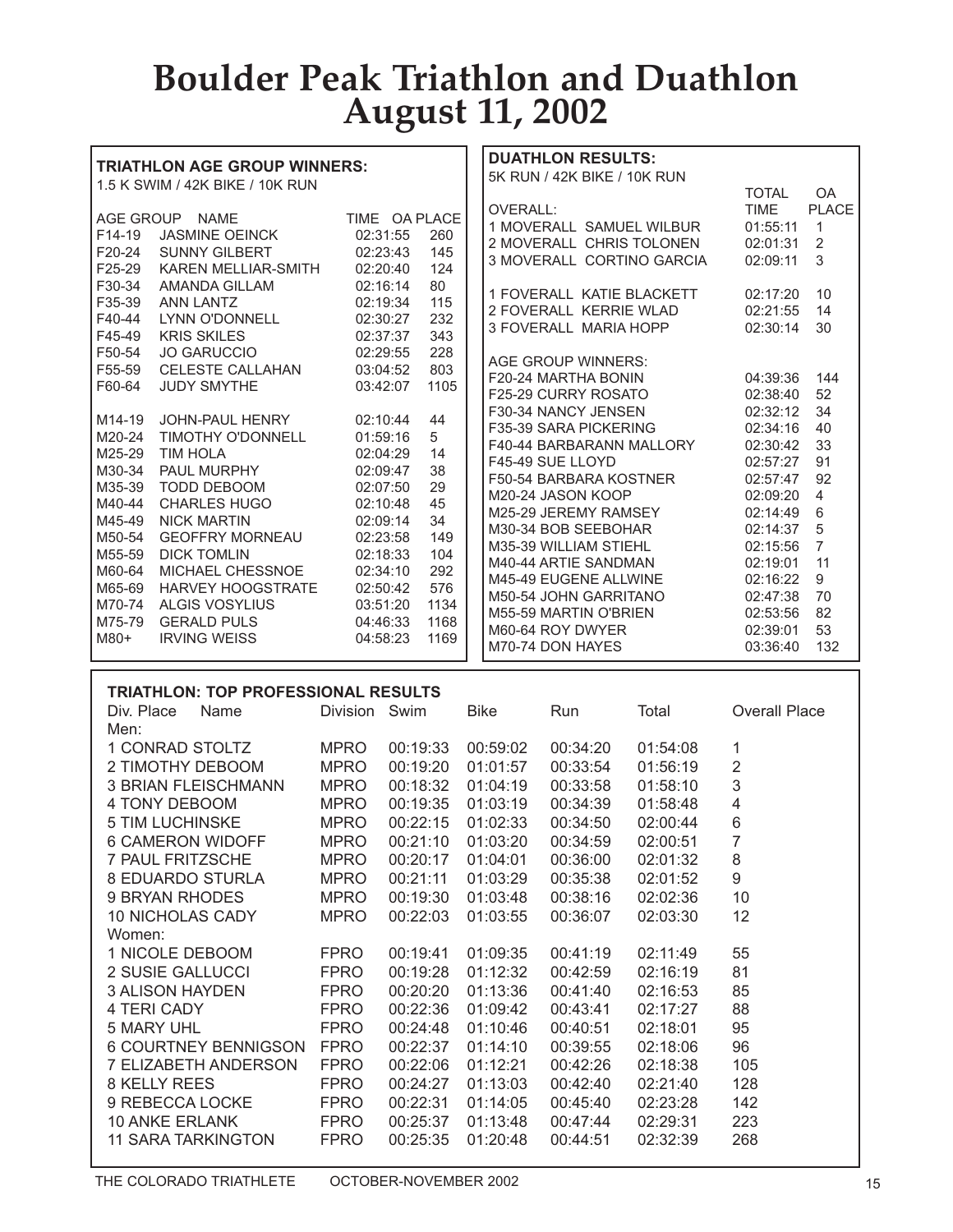## Stoltz Repeats at Xterra U.S. Championships in Tahoe

For the second year in a row Lake Tahoe was the site of the Nissan Xterra USA Championship. This year's Championship was a culmination of a series of 31 qualifying events across the US that awarded points to the top athletes in Xterra's 8 regions. With over \$80,000 on the line and major network TV coverage, the Nissan Xterra USA Championship has become one of the most prestigious triathlons in the world.

The best of the best were invited to compete in Lake Tahoe and battle for the title of USA Champion. The state of Colorado was well represented in both the professional and amateur races with over 20 racers qualifying

The

nation with 9

people.

for this prestigious event. The city of Boulder, Colorado had more athletes qualify than any other city in the nation with 9 people. athletes qualify than

Leading the way in the men's professional division was point series leader Conrad Stoltz any other city in the

from South Africa who is living part-time in Colorado Springs and training at the OTC.

Two other Colorado athletes who were in the Top 10 going into the Championship were Pat Brown (5th) from Boulder and Ned Overend (9th) from Durango. Other Colorado professionals in the race were Jimmy Archer, Josiah Middaugh, Mason Rickard, Neal Henderson, and Grant Holicky.

Anke Erlank was the top ranked female from Colorado going into the Championship in 3rd, she was followed by Evergreen's Kerstin Weule in 4th, Xterra newcomer Melissa Thomas of Boulder in 5th and Katherine Zambrana in 10th.

At 9 am the Big Kahuna blasted the cannon and athletes dove into the crystal-clear waters of Lake

Tahoe. Competitors had a 1.5k swim which consisted of two loops of 750-meters followed by a quick half-mile sprint to the transition.

The second leg was a grand single-loop 32k mountain bike with over 2500 vertical feet of climbing. Racers were treated with spectacular views of Lake Tahoe from the famous Flume trail, one of the most scenic mountain bike trails in the world.

The final leg was a 10k run in and around the picturesque town of Incline Village. This run course had many twists and turns, river crossings, logs to balance on and about every type of obstacle you could imagine.

Winning the Championship for the second year in a row and the accompanying point series was Conrad Stoltz. He city of Boulder, Colorado had more

won every Xterra event this year and took home one of the richest pay days in all of triathlon. Stoltz stood in front almost the entire race. After exiting the water

in third, 20 seconds behind American Kerry Classen, he chased him down two

miles into the bike course and started the climb without a challenger. From there he came out of the biketo-run transition with over a four minute lead that he extended on the run. Clearly after Conrad's performance in Lake Tahoe, he is the heavy favorite going into the World Championships on October 27th in Maui.

The legendary Ned Overend posted the fastest bike split of the day and finished third overall behind Canadian Mike Vine making him the US Xterra Champion. Tyler Johnson and Dominic Gillen rounded out the top 5. Colorado athletes cracking the top 20 were, Pat Brown 11th, Jimmy Archer 13th and Mason Rickard 18th.

In the women's race, Jamie Whitmore solidified her dream season with her third Xterra title of the year and the big payday with the Pro Points Series and National Title payoff. She clearly showed that she was the best biker on the tour by posting the fastest bike split of the day after coming out of the water well behind the leaders. Australian Raeleigh Tennant showed that her second place finish last year was no fluke and again took home the silver and Canadian Melanie McQuaid hung on for third.

Boulder's Melissa Thomas continued to impress with a 5th place finish. Other Colorado athletes in the top 10 were, Kerry Barnholt 6th, Kerstin Weule 7th and Anke Erlank 10th.

On October 27th athletes from around the world will converge on Maui to compete in the Nissan Xterra World Championship. With over a \$105,000 prize purse, the World Championship is the second richest triathlon in the world. Many Colorado athletes will be there trying to bring home a piece of the pie and the World Championship title. *by Pat Brown*



*Above: Conrad Stoltz (file photo, Xterra World Championship 2001; McFarland)*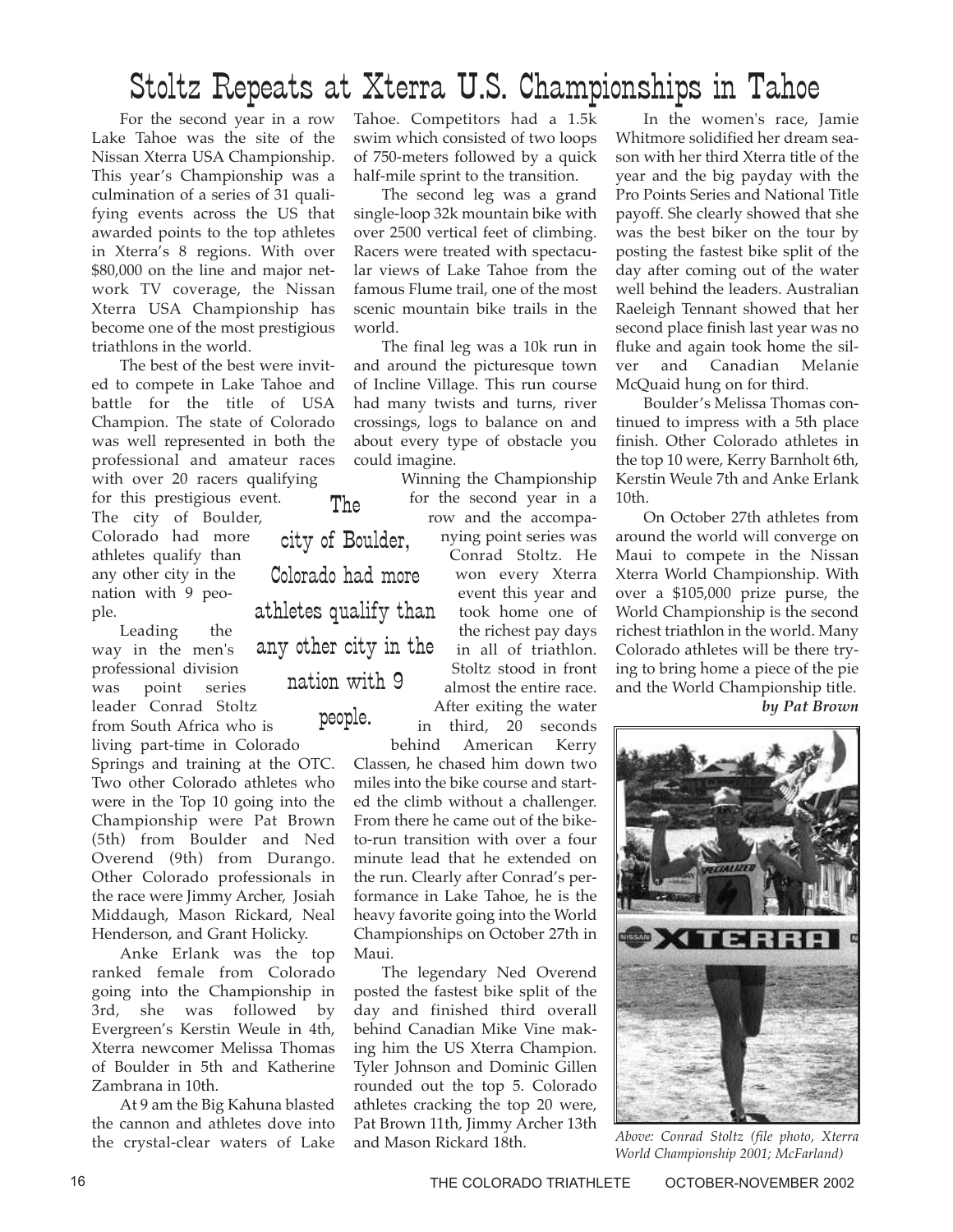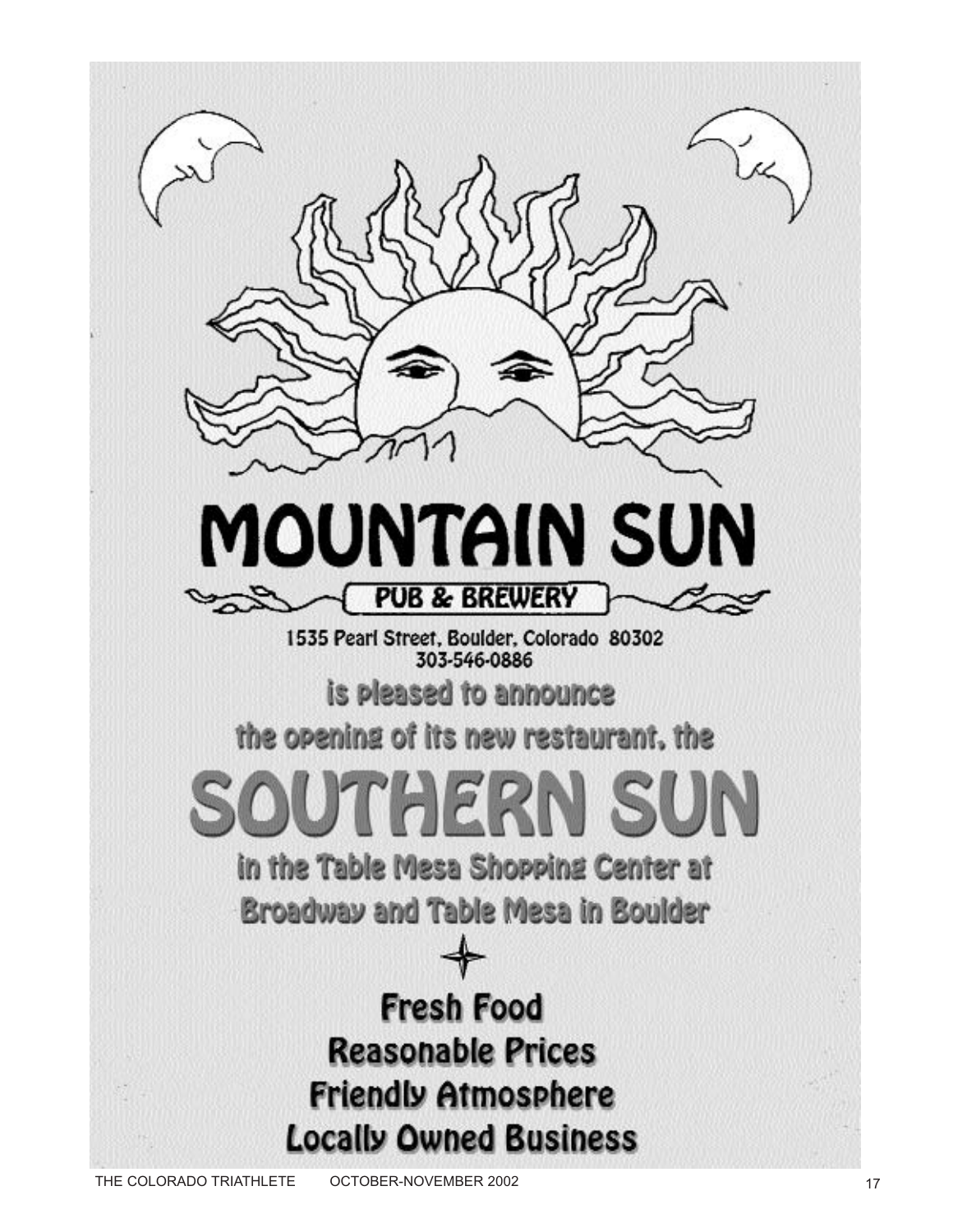The town of Nice on the southern coast of France has been hosting a triathlon for twenty-one years now. It has long been known as the oldest official triathlon in Europe, and was reportedly created by some folks that were awestruck by the inaugural Iron Man staged by a dozen or so crazies back in '78. Although its fame, tradition and mystique have not quite reached the magnitude of the IM world championships, the International Triathlon of Nice maintains a certain lure that manages to draw one to two thousand participants (and many more spectators) year after year. This year the Nice Tri was once again selected to serve as the ITU Long Distance world championships. With said designation the

organizers had little trouble attracting two thousand triathletes,

all anxious to tackle the choppy 2.5 mile swim, the challenging and treacherous 75-mile bike, and the flat but windy 18.6-mile run.

Drawn by the challenge of a difficult race, a slot on Team USA, and the desire to visit the French Riviera in late September, I made the trek across the Pond to see what Nice had to offer. Although I had been warned by many to avoid participating in a race "so close to Hawaii", I shirked off all warnings claiming that there was plenty of time to recover, and that travel was something that little affected me—I enjoy it, it'll be no big deal. Without spoiling my story's ending, I'll say that at least I was halfright.

Following the advice of pastwinner, Peter Sandvang, I arrived in Nice early enough to preview the bike course several times prior to race day. Among veteran triathlon racers it is a well-known fact that the bike course in Nice was created in true Tour de France style. It's lengthy, switchbackladen climbs were precursors to

their technically demanding, curvecrazy, screaming downhill counterparts. To ride well in Nice requires strength on the ascents and courage on the descents. To be at the front means to have the confidence in your abilities to handle the bike and the nerve to execute.

In the several days prior to the event, I continued training, all the while gaining familiarity with the technical course; attempting to "memorize" as many of the curves and loops as possible. Knowing which turns required a tap of the



uphill, and my newly

enough to blast through without losing momentum. As the days progressed I became more and more excited. I was convinced that this was going to be one of the most fun bike segments of any triathlon I had done to date. As my excitement grew, likewise increased my confidence. I felt that with my abilities to ride



found descending prowess, I would be unstoppable across the 120 kilometers. Had I only given a bit more attention to my preparation to those other two segments… the swim and the run were they?

On race day the extraordinarily long transition area was filled with hundreds of athletes, who seemed to be speaking in hundreds of different languages. I ambled toward my bike, listening to some folks discuss what we were to do with the large plastic tubs each of us had positioned by our bikes. Do our things go in or on the box? It seemed that the instructions were a



#### **by Michael Lovato**

bit jumbled in the translation from French. Darn prepositions!

As the full moon began to dim and the sun began to rise, most of the competitors made their way to the crystal-clear waters of the Mediterranean. Our start time was 7:15, and the time was drawing near. Once the horn went off, little of what happened for the next hour is worthy of mention. Suffice it to say that during that swim I sank to the very depths of my worst-swim nightmares. I surfaced (and awoke) to find that I had a sizeable deficit, both time-wise and placement-wise. I therefore tackled the bike with a bolstered enthusiasm. If I was to turn the race around, it was going to have to happen on the bike.

Starting the bike in fiftieth place has its advantages: passing,

> lots of passing. I

began counting at the base of the first long climb, and once I reached the summit, I had overtaken nineteen racers—things were turning around. At the bottom of the first technical descent, only one chap had overcome me, and he was not able to drop me. It seemed that my preparations were paying off. Fueled by my strong dislike of drafting triathletes, I pressed ahead, eager to drop the hangerson that managed to gain ground on the downhills. Returning again to the mountains, I succeeded in moving myself up another ten or eleven spots. Things were definitely get-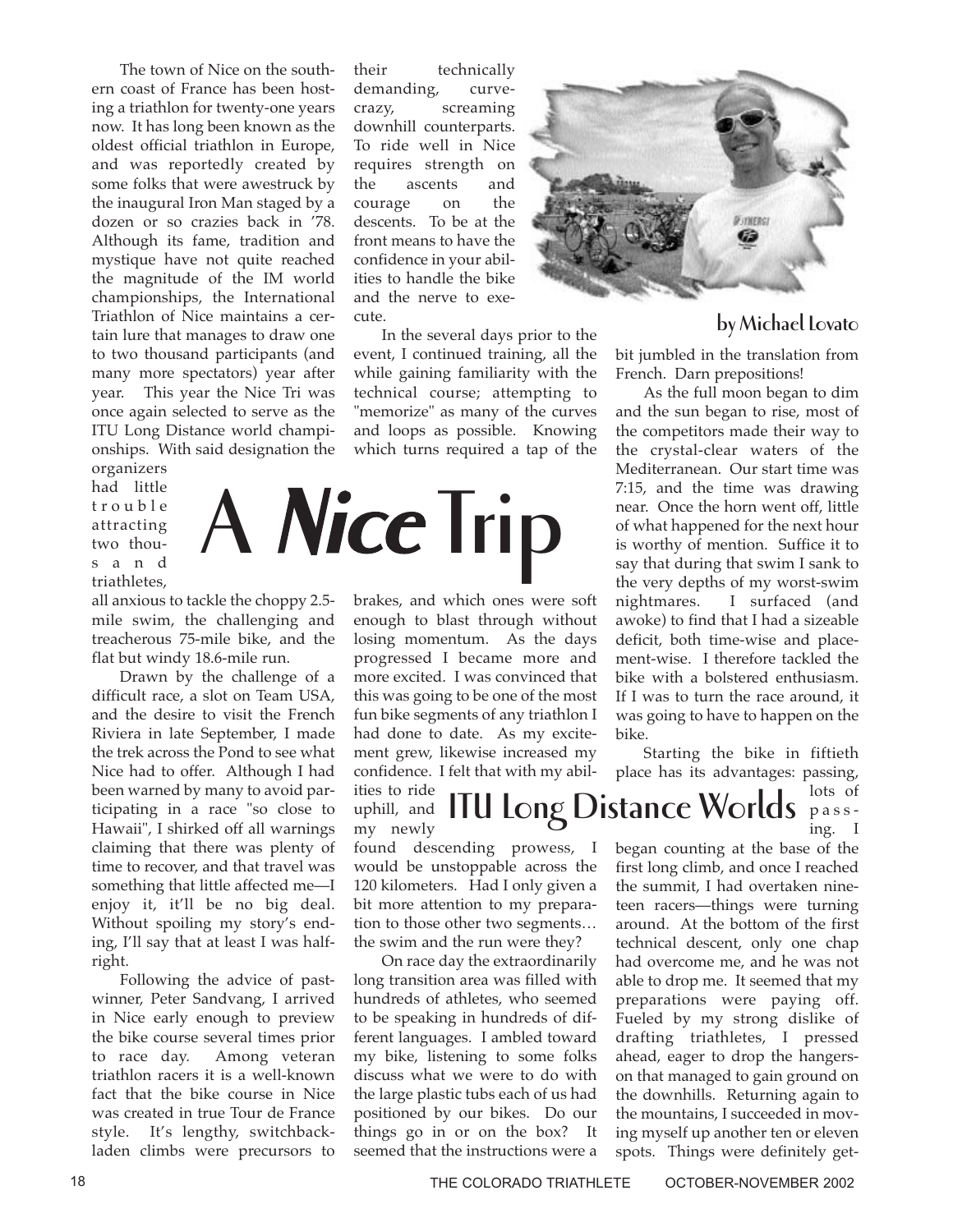ting better. Swim schmim, at that point it was all about the bike.

In the closing kilometers of the ride, I experienced something that I never thought I'd see in a major triathlon. As I approached an intersection, I raised my hands to inquire which direction we were meant to proceed. As a reaction to the official's response to my request for assistance, I nearly fell off my bicycle. Rather than wave his green direction flag in the proper manner, he mocked me by returning my same gesture. As he raised his hands in like fashion, I stared unbelievingly into his face—thanks for your help.

Fortunately, I picked the right turn, and found my way back to transition. Leaving T2 I was encouraged to see that I was not terribly far back from some of the top racers. It seemed that my bike ride had brought me back into the race somewhat. I donned my American flag visor and hit the pavement. I had thirty long kilometers to fully turn my race around; I still had hope. Following my well-planned strategy, I eased into the run, hoping to set myself up for a strong finish. Much to my dismay, I discovered after fifteen k's that I was not able to turn it on as my strategy had dictated. (It seemed I needed some better strategy.) I modified my race plan to one of maintenance. If I was not going to have the snap necessary to drop my pace, I better at least stay steady. After all, if I could keep this position, at least I'd finish respectably near the top, and perhaps I could be the first member of Team USA to cross the line.

Approximately nine and a half miles later, I neared the finish line. Rows and rows of spectators were there to greet the runners. Many were waving their countries' flags and most were cheering for us by merely yelling out our nationalities. It's incredibly inspiring to hear "go USA" and to know that they're trying to encourage you to cross that line. As I closed in on the final stretch, I succumbed to the

urge to high-five everyone I possibly could. Although I had met my goal of being the top American, by finishing in 33rd place, I had fallen well short of all of my expectations and overall hope for the race. However, regardless of my finishing position, it seemed that each of the hundreds of people lining the finish area was either unaware of or unconcerned with my placing they were there to cheer. And cheer they did.

Preparing to leave France I reflected on my trip. As I packed my bike and later dragged it to the bus stop, I considered my adventure. As I mentioned earlier, I had been warned numerous times to be careful doing a race so close to Hawaii. The questions were posed: Would there be enough time to recover? Would the travel be too much? Confident in my ability to recover and sure of my travel habits, I paid little attention to those warnings. Also as I mentioned earlier, I found that I was only half-right. Without changing this story into one better suited for a travel magazine, and without further lengthening an already lengthy account, I must add a few details of my journey home…

I left my hotel in Nice at 2:00pm on Monday, September 23rd. I then proceeded to catch a bus that was thirty minutes late (due to bad weather). This delay was the first in a chain of events that included (but was not limited to) the following: two missed flights, a cancelled flight, being caught "sneaking" into business class, a missed connection, two nights in hotels, a lost suitcase (airline's fault), and a lost bike case (also airline's fault). These events were solely responsible for my return trip (from door to door) lasting an amazing fifty-three (53) hours. And those fifty-three hours were solely responsible for my admission that perhaps it wasn't such a good idea to travel. But all in all, it really was a Nice trip.



*"Dogs shall not be allowed on Open Space except where specifically permitted. Where dogs are permitted on Open Space, they shall be on a hand-held leash."*

These words are quoted from the Draft Long Range Management Plan of 1994 for City of Boulder Open Space. Thanks to the dedication of FIDOS volunteers' efforts this never became a reality. Instead a privilege was created for responsible dog lovers known as "voice and sight". It means that your dog must be within your sight and under verbal control at all times.The work continues with every new land acquisition, and every proposed change of visitor usage. We are striving to create voice and sight areas in County of Boulder Open Space, where dogs presently must be on leash. Join us in being heard as the civil and equitable voice of responsible dog lovers on the Front Range. If you have a dog on the Front Range, you should belong to FIDOS.

> **FIDOS P.O. BOX 18928 BOULDER, CO 80308 303-447-FIDO**

**FORT FIDOS P.O. BOX 821 FORT COLLINS, CO 80522 970-226-2100**

*Call or write for a free copy of* ❂ *our newsletter!*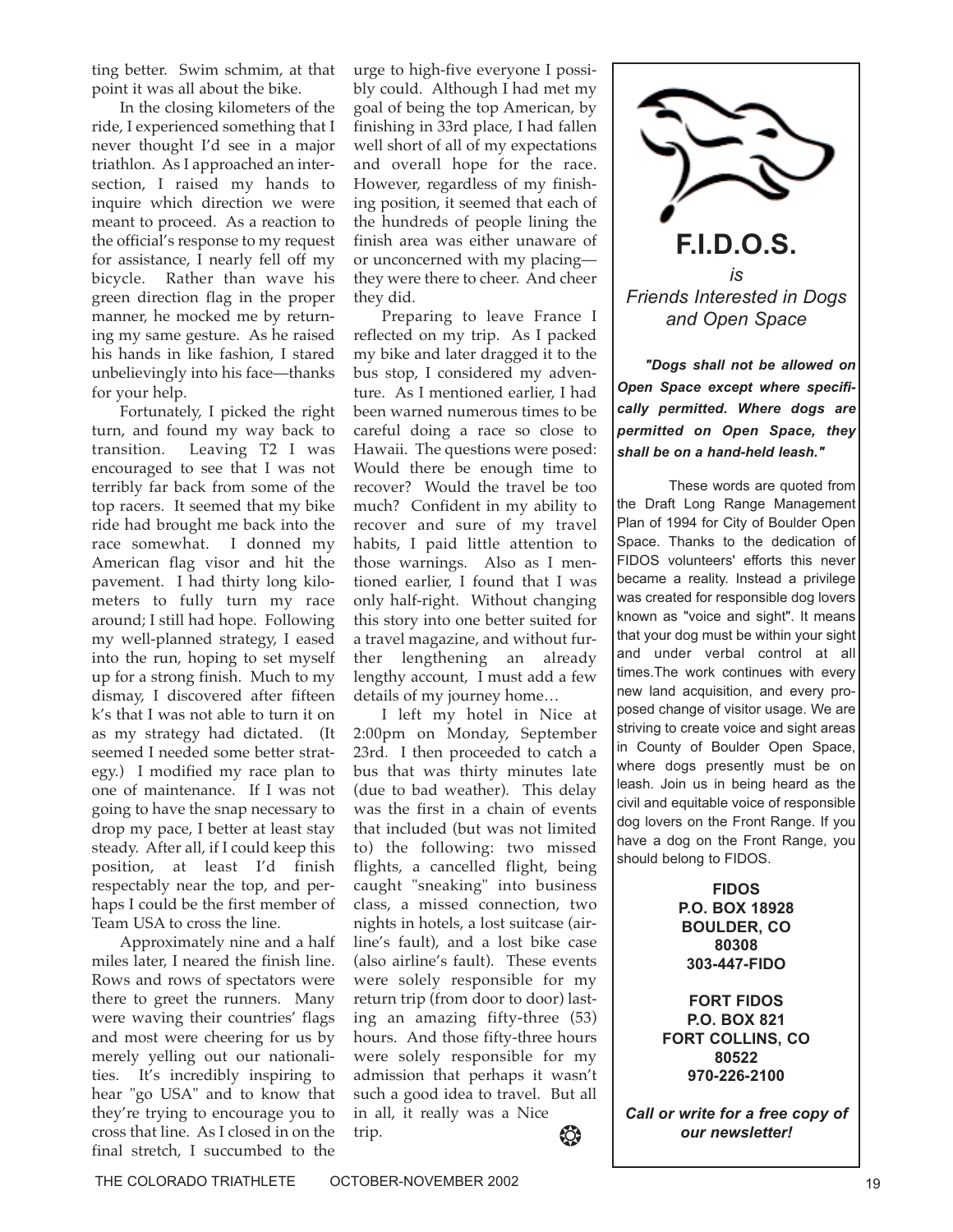# **Conrad and Nicole Defend Their Titles at Boulder Peak**

Early on Sunday morning, August 11 there were many signs that a beautiful day awaited the 1200 plus athletes that were to take the waters of the Boulder Reservoir for the 11th annual Boulder Peak Triathlon. Among these indicators were the half a dozen hot air balloons that peppered the eastern sky. Their presence belied the cool temperatures that greeted the competitors as they readied their bikes, their running shoes, and their goggles for the popular late summer classic. Another dead giveaway was the lack of even one solitary cloud overhead; a state that would

later aid in creating some of the driest, hottest conditions the race had ever seen.

Prior to the start of the race, age-group triathletes and duathletes prepared themselves for a morning of challenging of running, biking, and swimming (or running). While they did so, seasoned veteran of the sport, Wes Hobson, worked the microphone in the true style of the favorite Sportscaster Greats. His humor was a helpful touch in easing the tension most of the participants, many of which were first time racers, were feeling.



As wave number one departed (the duathletes), several of Boulder Tri Club's finest were preparing to jump into the 74 degree water. Included in that group was Cisco Quintero who was partaking of the day's festivities as a tune-up for Ironman Canada. In spite of having to deal with changing a flat tire prior to starting the race, Cisco's attitude was characteristically humor-



ous. His plan for the day: "to kick some ass… but enjoy."

Pre-race instructions called for the first wave of swimmers—the women aged 30-34—to head directly into the blinding sun,

## **by Michael Lovato** *photos by Courtney Stapleton*

heading left of the sailboats, right of the first buoy, and toward the turnaround which was somewhere out there… they were assured. Some nineteen minutes later, the first women exited the water approximately five minutes ahead of eventual top amateur, Amanda Gillam. From that point, Gillam maximized her biking prowess en route to notching the fastest age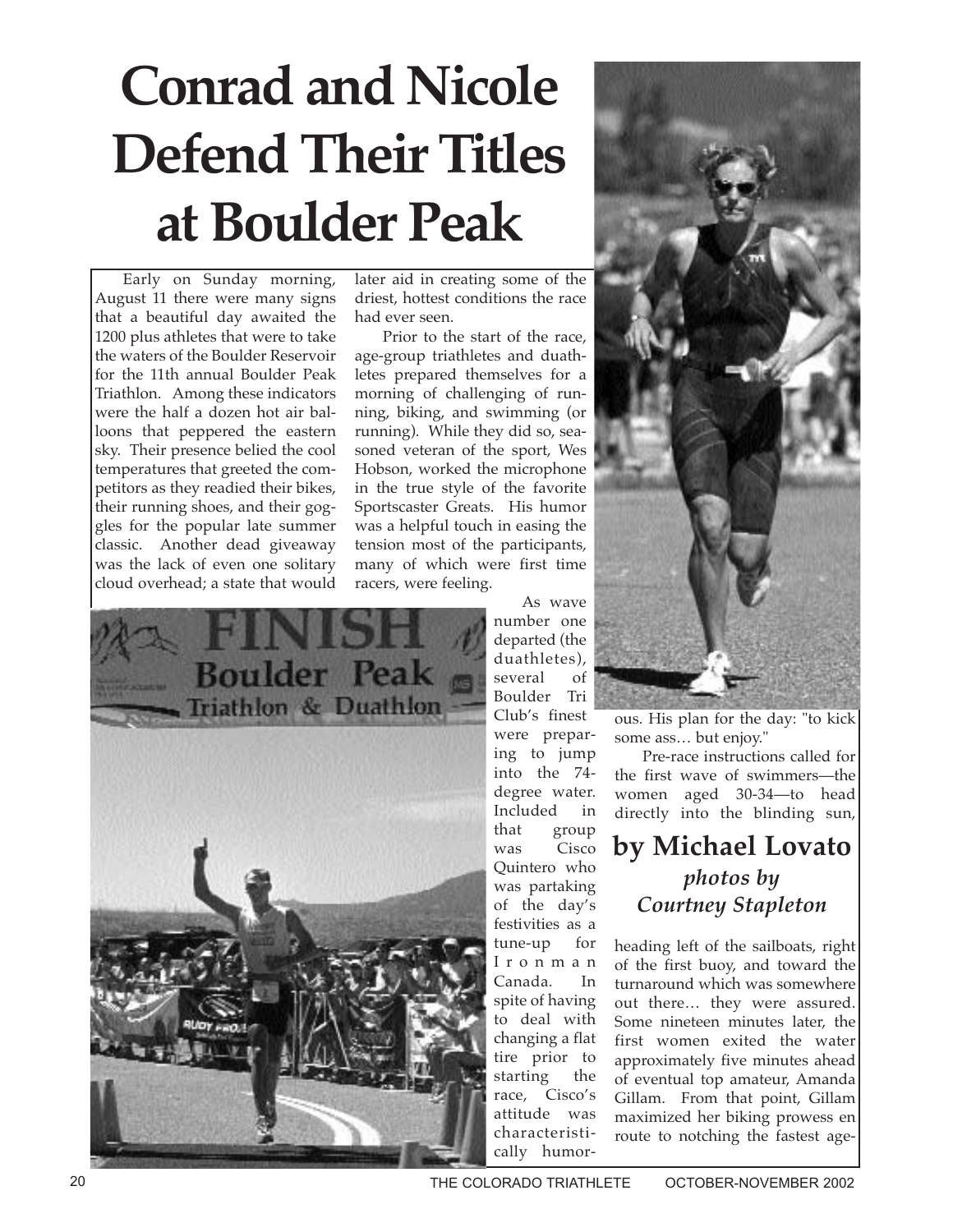group bike time of the day. From T2 to the finish tape, Gillam was able to enjoy a comfortable lead on her way to victory in her first



appearance at Boulder Peak. On the men's side, Timothy O'Donnell ripped through the water in a day's best of 17:39. He left the rest of the 20-24 age group in the dust while

biking 1:04.20, and managed to top the amateur field for overall honors by running the 10K in 35:40. Although both of the age-group winners enjoyed the benefits of wetsuitaided swims and slightly cooler temperatures, the day's top amateurs' times placed them second and fifth amongst the pro women and men respectively.

As the age-group dust was settling, the professionals were readying themselves for the Clif Bar Challenge, a format that pitted some of the sport's best women against their male counterparts in what had become the most competitive Boulder Peak on record. As eleven pro women entered the water, prepared to vie for a share of \$17,500, some thirty men were anxiously waiting for their chance to nab a bit of dough—their start time: 9 minutes and 42 seconds later. In addition to the prizes awarded to the top ten men and women, a \$1000 bonus would go to the first person across the line.

Exiting the water first for the women was USAT Resident Team member, Susie Gallucci. And hot on her heals was local favorite, Nicole DeBoom whose pre-race goal was to duplicate last year's feat of being the first to summit Olde Stage Hill. Knowing a nice bonus would be awaiting her, she weathered cramping legs to grab the lead just after reaching Jay Road. After "just getting over the

> climb", Nicole maintained the lead throughout the rest of the bike. Starting the run she determined it was going to be a day to work on her run technique. Knowing that she might be facing a rough go, she focused on taking small steps and not letting more cramps form. Admitting she did not have a good run, she noted that the heat might



have had something to do with her struggles. Milling about the finish line, pleading for more water, and just before she doubled over to take a lungfull of asthma medicine, she commented: "this was the driest my mouth has ever been in my life by far." Regardless of her dehydration, Nicole was able to snag top honors for the second year in a row. Swim leader, Susie Gallucci, held off all other female competitors to finish second ahead of Florida's Allison Hayden. Teri Cady of Boulder and Santa Fe's,

photos, facing page: Nicole DeBoom and Conrad Stoltz take the wins; this page, top: Tim DeBoom, Susie Galluci, and at left: Tim Luchinske

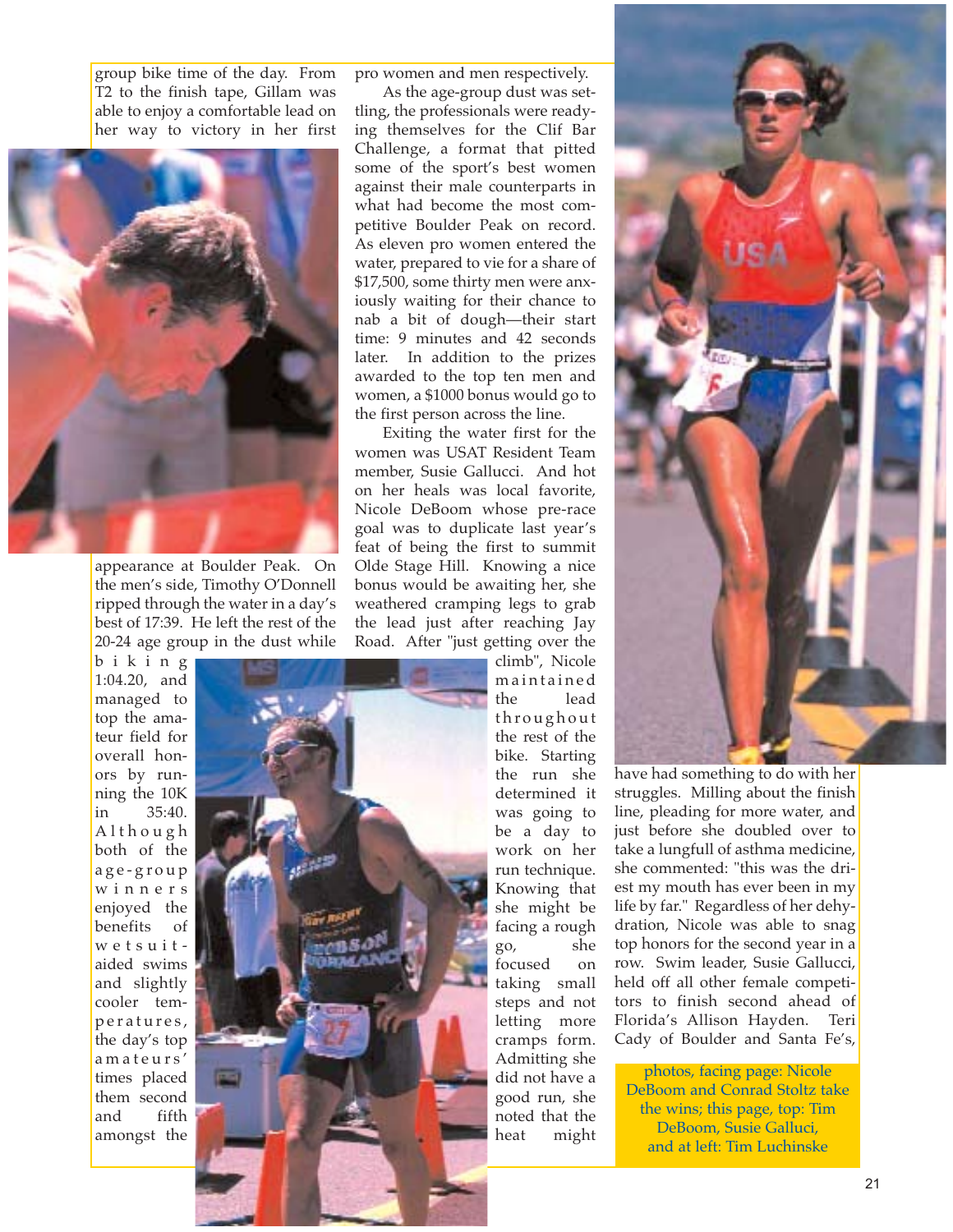

Mary Uhl, rounded out the top five.

The men had their work cut out for them. And although they were doing well, only two guys managed to crack the top five off the bike. Fortunately, being within five minutes of the lead proved to be close enough for the males to take the Clif Bar challenge. A mere one minute and forty seconds after Nicole had left for her ten-kilometer jaunt on the dirt roads of the reservoir, 2000 and 2001 champion Conrad Stoltz began his hunt. He stalked and caught Nicole in just over a mile of running. Soon after she asked herself what her chances might be to hold everyone off, the South African who lives and trains in Colorado Springs blew by her.

photos this page, top: Brian Fleischmann, Elizabeth Anderson; right: Tony DeBoom; facing page: Teri Duthie Cady and Cam Widoff

As Nicole modified her goal of being first across the line to being

first woman across the line, Conrad focused on holding off a charging Tim DeBoom. The 2001 version of this race saw the current Ironman World Champion whittle away Stoltz's lead down to the bitter end, coming up short by just seconds. This year a less dramatic outcome awaited the duo.

Stoltz, who two weeks prior had dominated the Keystone Xterra event, exploited his strength on the bike. Just as his wife had noticed on the run, Tim DeBoom saw first hand just how

fast Stoltz was moving. Making up for an atypically slow swim (in part due to finding he was unprepared for a non-wetsuit swim only moments before the gun went off), Stoltz went for the gusto as soon as he left transition. DeBoom pointed out that while still on the Reservoir Road, "Conrad passed me, and he was just flying. Unbelievable!" His efforts moved him past DeBoom, and eventually into first place. As soon as he took the lead on the bike, Stoltz never looked back. Although he claims that he's not a good climber, he managed to follow his standard philosophy that meant "going hard on the bike in order to form a comfortable lead, so that I can sort of control the run." He did just that, as he mangaged to finish almost two minutes ahead of two-time runner-up DeBoom.

The now three-time champion, pleased with his overall efforts had plenty of praise for Boulder's challenging short course event. He

commented, "this is one of my favorite races, it is also one of the



first races I ever did in the US, and I've always had a good experience here, so it's a fun race." Having travelled up from the Olympic Training Center to test his form prior to heading to some of the large national races, such as Mrs. T's Chicago Tri, Stoltz agreed with the DeBoom family that races in their

own backyard are often the most enjoyable. He added: "It's a good atmosphere. My friends are all here and my coach comes out. It's good to have everyone around." Tim echoed this sentiment by mentioning how much he has enjoyed

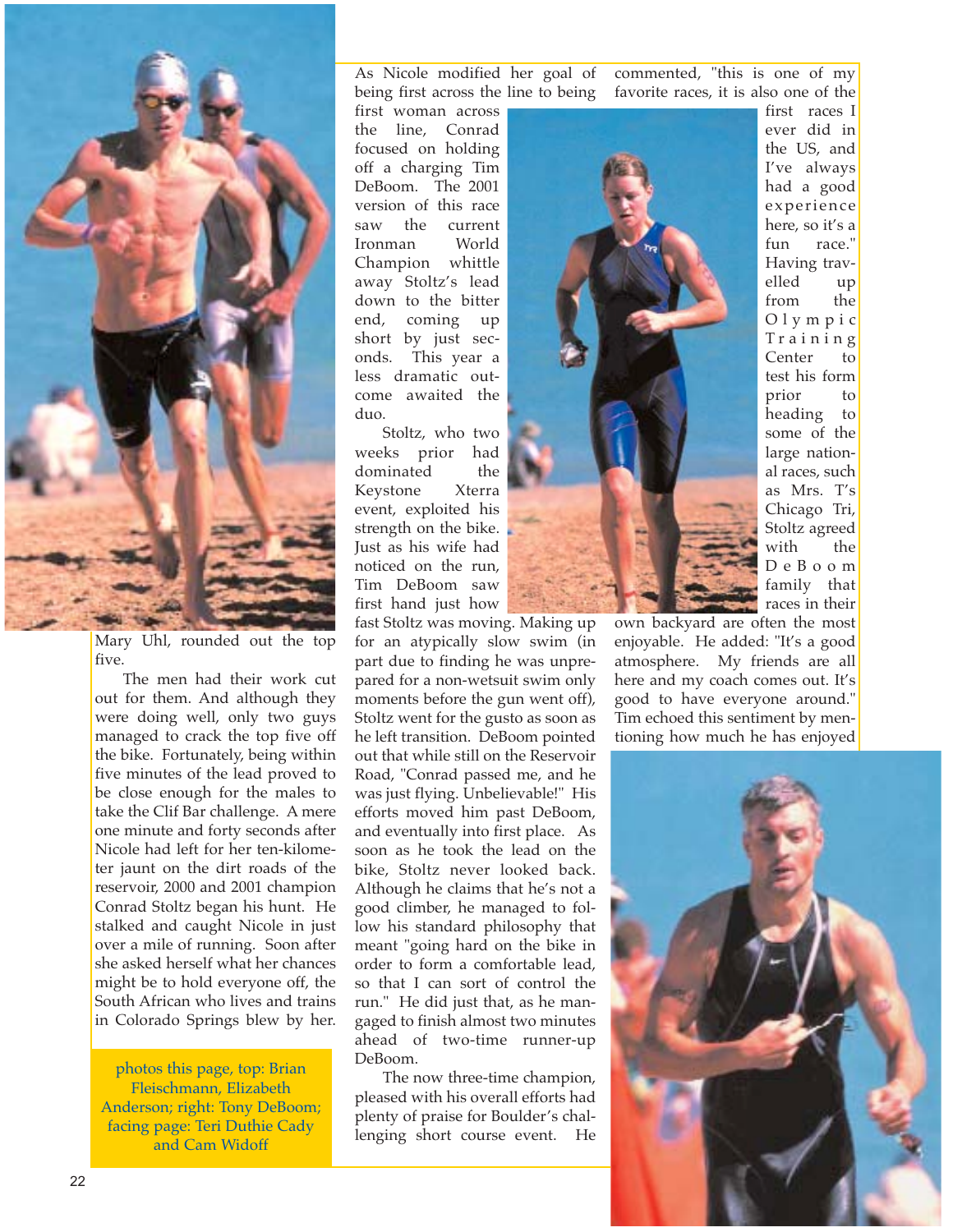

doing some of the local races prior to beginning his Ironman Hawaii build-up. Although he admitted that "it just hurt; this short stuff hurts, almost worse than Hawaii", his love for racing had him happy to have been out there. Having not raced a triathlon since June, he added that the day revealed to him that in spite of his "old school" getup (a pair of tri bottoms, but no top) and having "felt like \_\_\_\_", he's really looking forward to Hawaii.

Behind Stoltz and DeBoom, Brian Fleischmann, of the OTC resident team, posted a solid run to finish third. Fourth and fifth place went to two more local heroes, Tony DeBoom and Tim Luchinske. Closing out the top ten were past BPT champion, Cameron Widoff, in sixth; short-course specialist,

Paul Fritzsche in seventh; Argentine transplant, Eduardo Sturla in eighth; Kiwi Ironman stud, Bryan Rhodes in ninth; and newlywed, Nick Cady in tenth. All in all, it was a great day for Colorado athletes, some of whom are permanent residents, others of whom are astute enough to know that Colorado is unbeatable when it comes to summer training.

Colorado's own shared equal success on the duathlon front as well. Amongst these runners and bikers and runners, two top-notch,

elite runners came out to show that they have what it takes to excel in the world of multisport as well. On the women's side, Kaite Blackett a member of the Fleet Feet Triathlon team and current aspirant to the US Olympic marathon team, handily defeated her rivals to take home her first ever Boulder Peak Duathlon title. In finishing tenth overall amongst the men, Katie made use of a quick first 5K to distance herself from the field. In spite of having done very little cycling in the last several weeks (due to her concentration on marathon training), she maintained her lead on the bike only to create more of a gap on the<br>final run. Her sub-40 Her sub-40 minute 10K left her four and a half minutes ahead of second place finisher, Kerrie Wlad, and nearly thirteen minutes from Maria Hopp, who finished third.

On the men's side, former professional runner Sam Wilbur took home the first 5K of the day in a respectable 15:15. Having competed in the Olympic Trials in steeplechase in both 1996 and 2000, Wilbur was no stranger to the challenge of a tough run course. He attributed much of his success across the dirt road to his familiar-

ity with the terrain: "I've done the running course at least 200 times in my life." And because he lives just down the street from the Res, he had managed to cover the bike course at least twenty to thirty times prior to making his assault on this, his first Boulder Peak Duathlon. His "home-court advantage" allowed him to suffer through a 32:36 second run, to place him over six minutes ahead of second place finisher Chris Tolonen of Seattle. Securing the last spot on the podium was



Cortino Garcia, a few minutes behind second place, but only seconds ahead of his sprint-finish rival, Jason Koop. When prompted to comment on the possibility of that being the last ever Peak Duathlon, Wilbur echoed the words of many great duathletes before him: "duathlon is a growing sport, and I can't swim."

**Results on page 15**